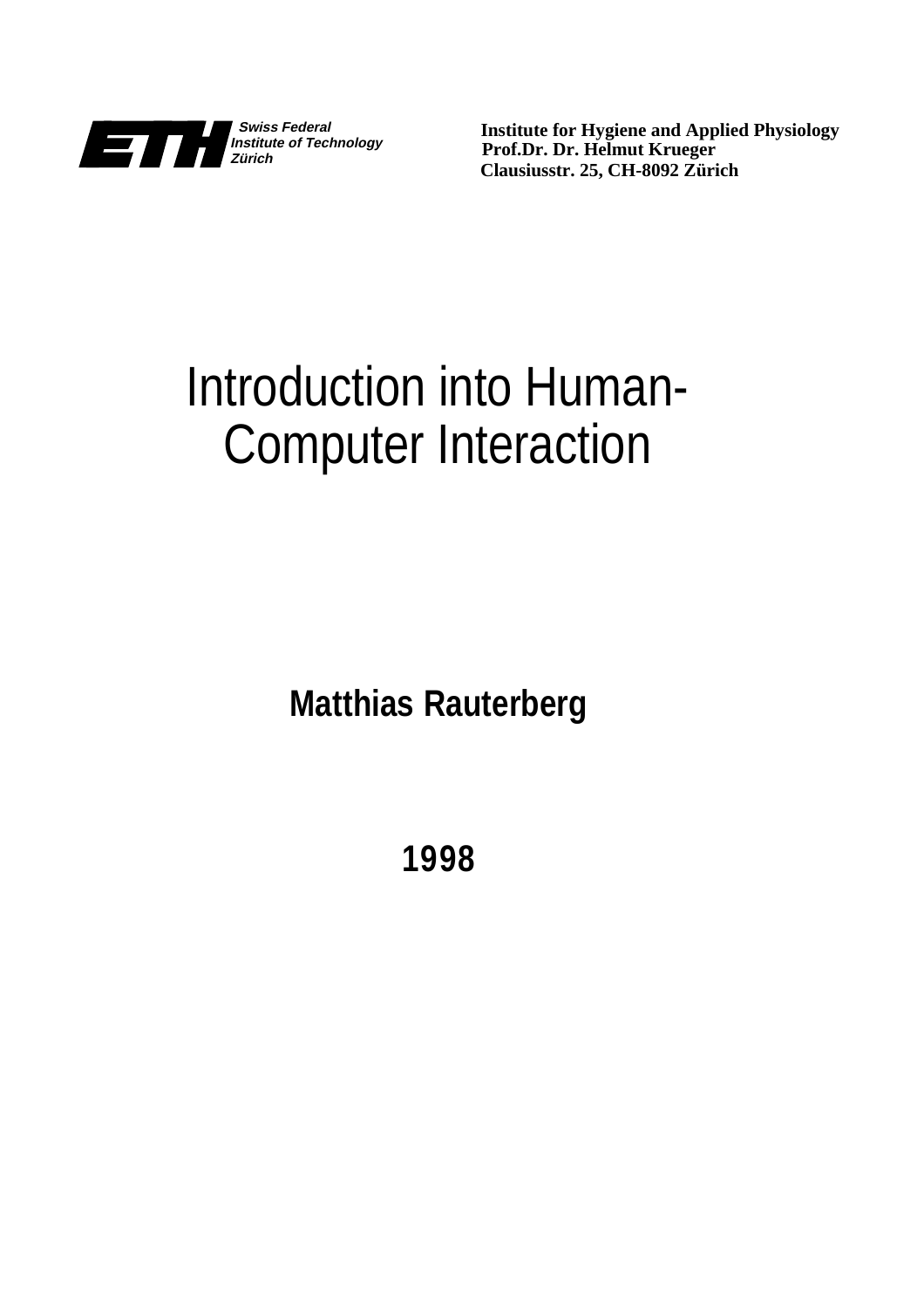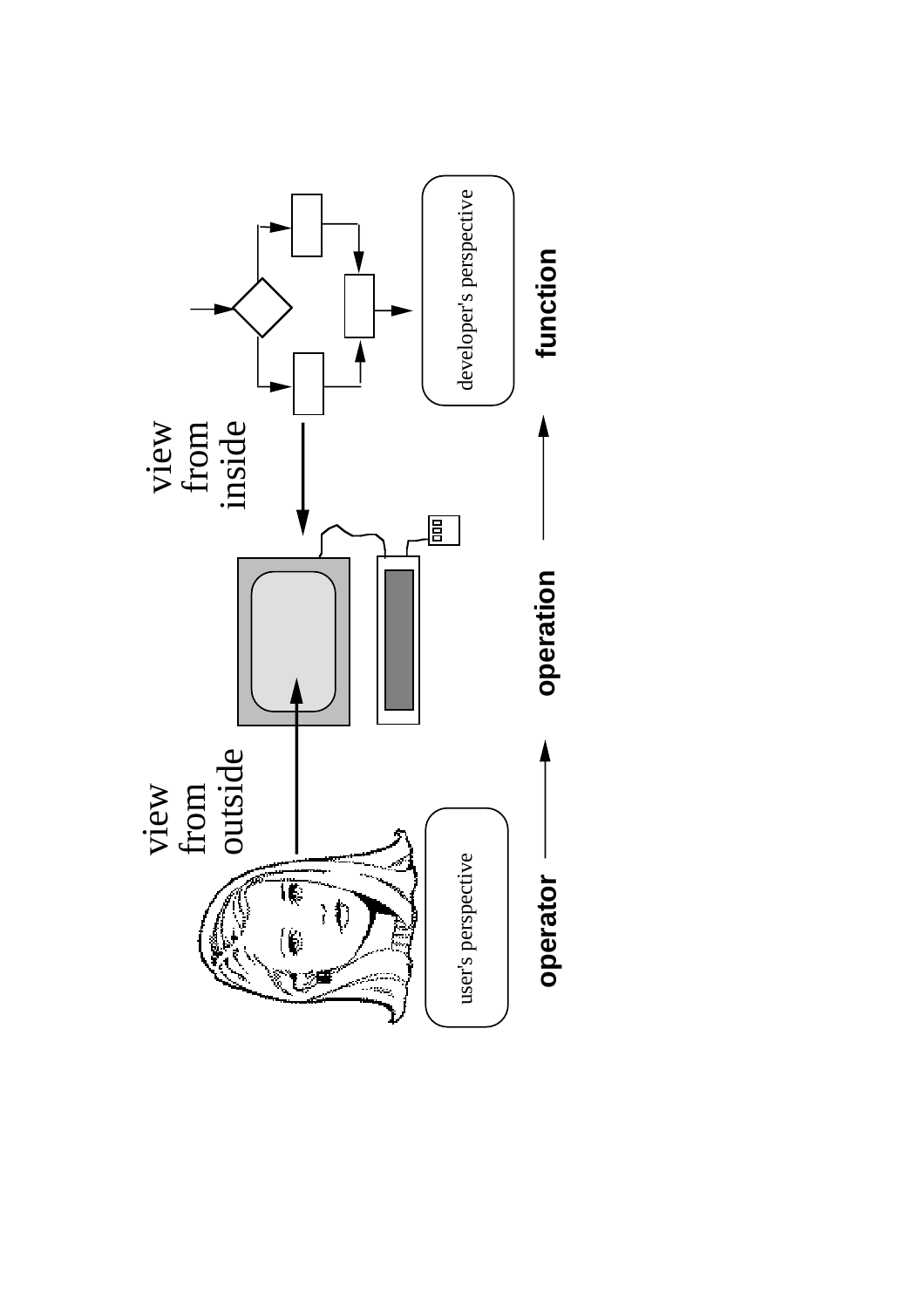| DIN 66 234<br>part 8<br>(1988)       | EC directive<br>90/270/EEC<br>(1990)                       | <b>ISO 9241</b><br>part 10<br>(1996)   | (1991)<br>Ulich                              |
|--------------------------------------|------------------------------------------------------------|----------------------------------------|----------------------------------------------|
| suitability for the task             | adapted)<br>suitability (activity                          | suitability for the task               | task orientation                             |
| self-descriptiveness                 | feeback about system states                                | self-descriptiveness                   | transparency                                 |
|                                      | appropriate format and pace<br>of information presentation |                                        | feedback                                     |
| conformity with user<br>expectations |                                                            | conformitity with user<br>expectations | compatibility                                |
|                                      |                                                            |                                        | consistency                                  |
|                                      | struction of<br>information and in<br>user                 | suitability for learning               | support                                      |
|                                      | ease of use applicable to<br>skill level                   | individualization<br>suitability for   | selection possibilities<br>user definability |
|                                      | hearing and participation of<br>users                      |                                        | participation                                |
| controllability                      |                                                            | controllability                        | flexibility                                  |
| error robustness                     |                                                            | error tolerance                        |                                              |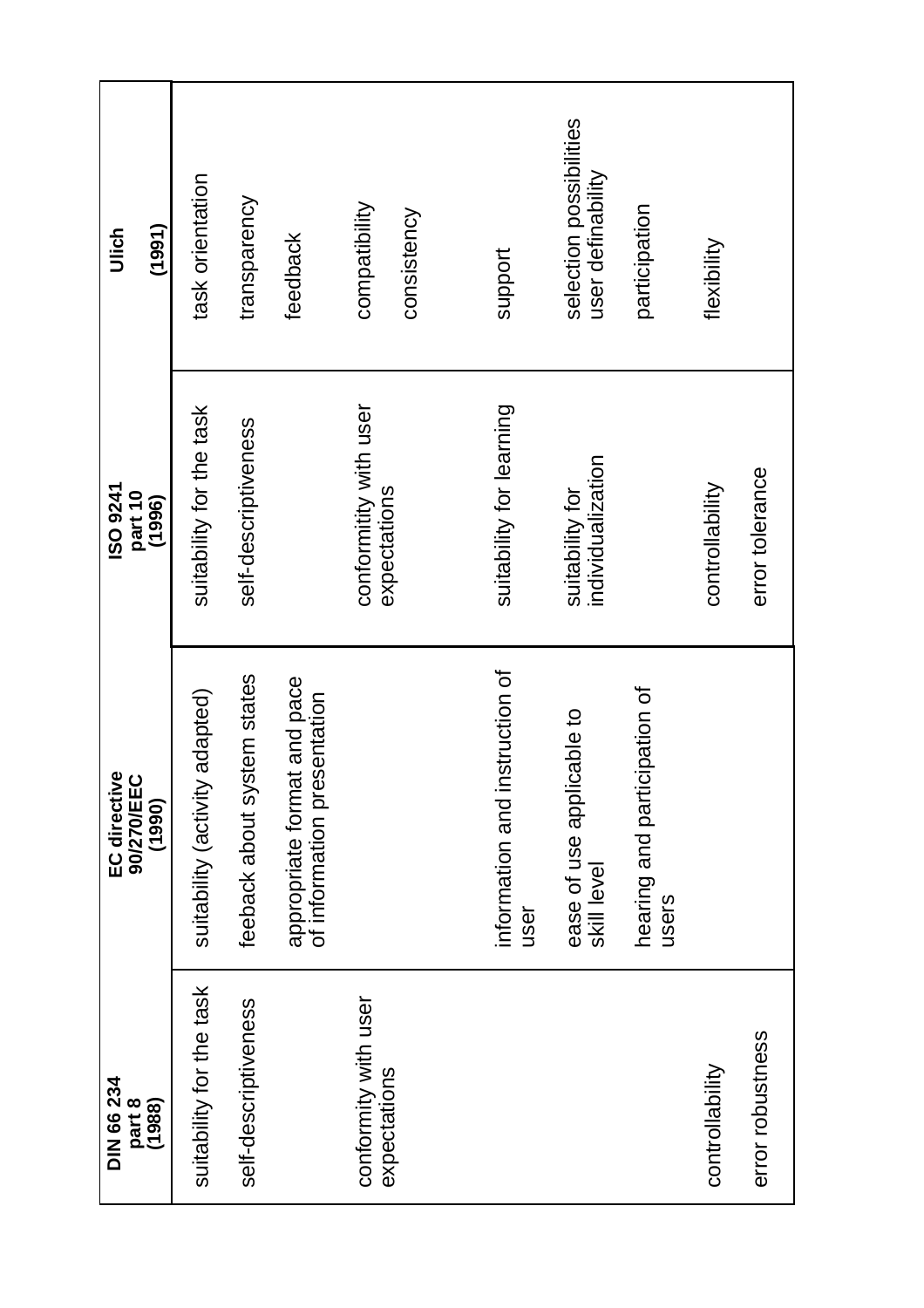

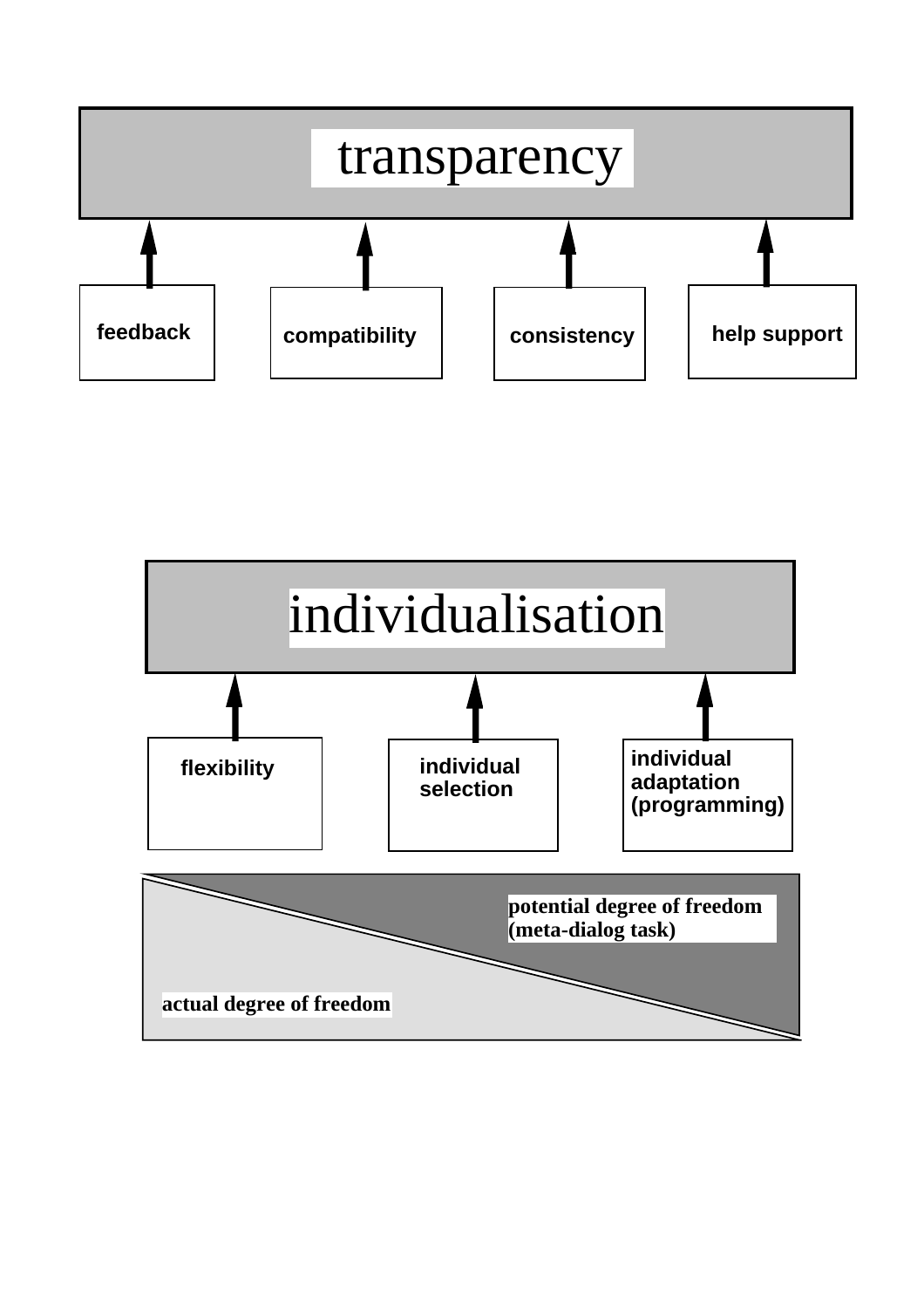## Differences between the visual and the auditory sense



### The two most important constrains in interface design

- the control of user's attention
- the physical size of the screen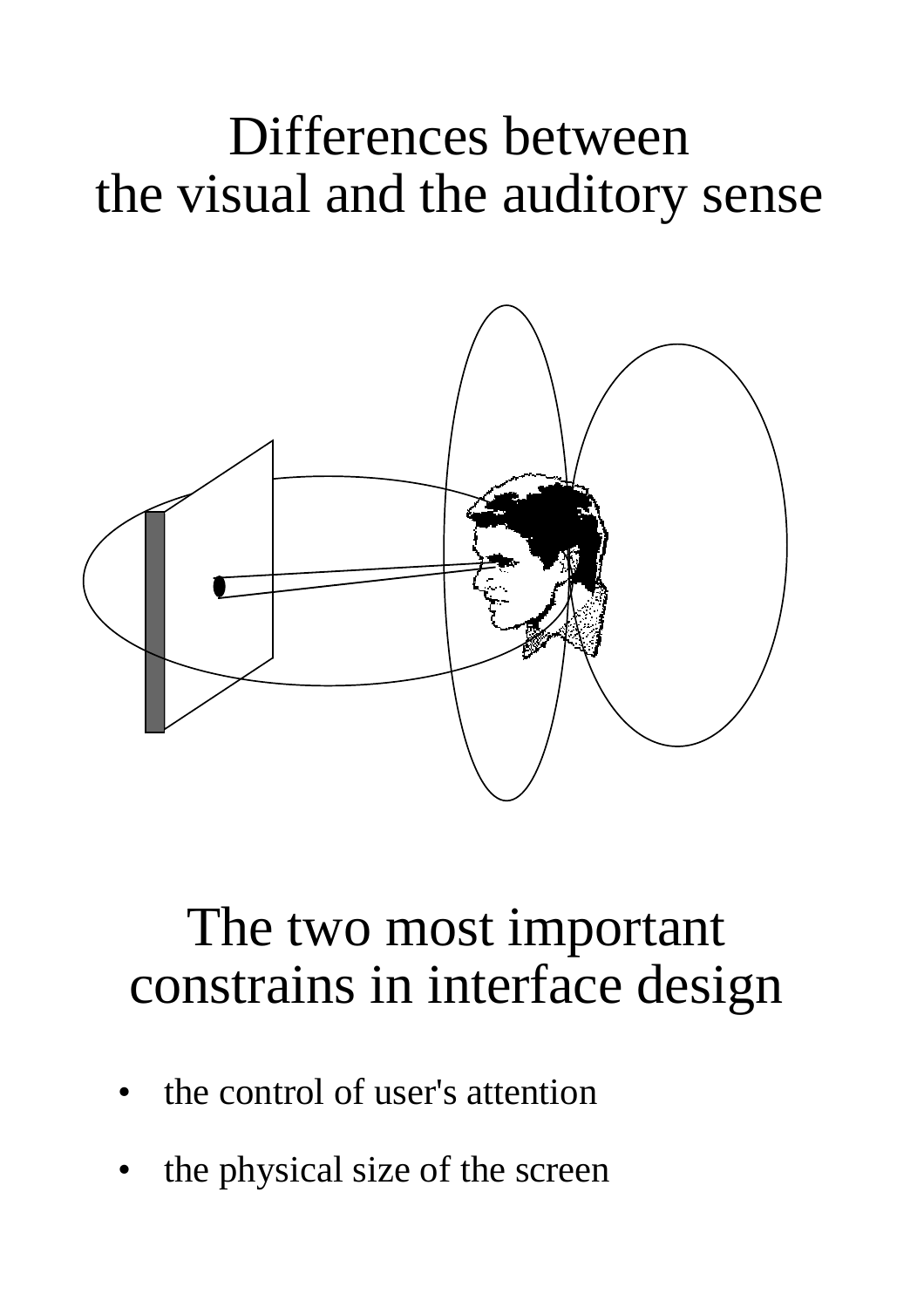# feedback modalities

|          | OS                                                                                                                                     | cons                                                                                   |  |  |
|----------|----------------------------------------------------------------------------------------------------------------------------------------|----------------------------------------------------------------------------------------|--|--|
| visual   | parallel in space<br>large information<br>transfer                                                                                     | active eye contact<br>neccessary                                                       |  |  |
| acoustic | enforces attention<br>allocation<br>enables the perception<br>of background<br>activities<br>important for visually<br>impaired people | noise through<br>environment<br>linear in time<br>exists only for a<br>short time span |  |  |
| haptic   | force perception<br>object recognition<br>textur and surface<br>perception                                                             | linear in time<br>contact with<br>objects<br>neccessary                                |  |  |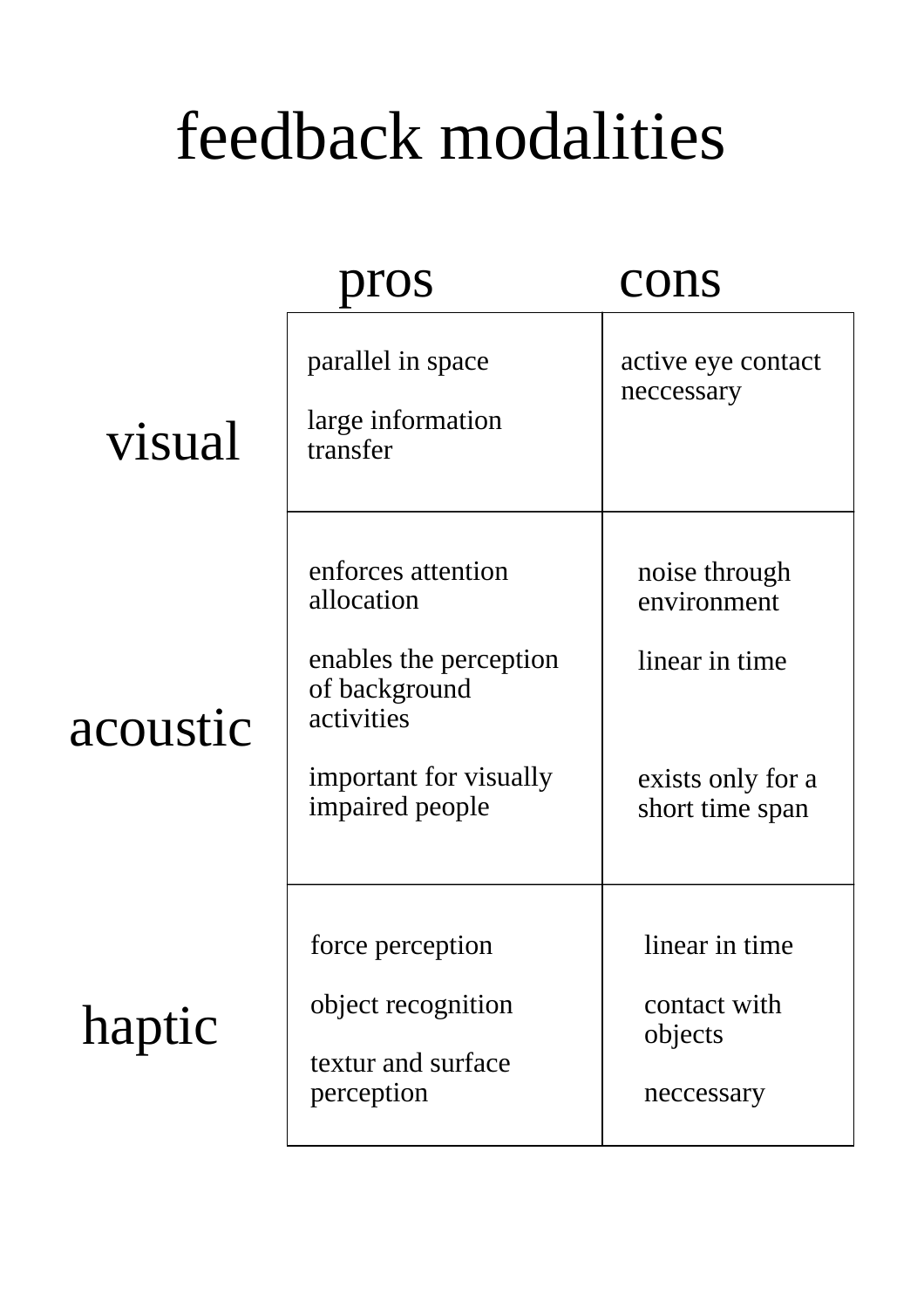# **human memory**



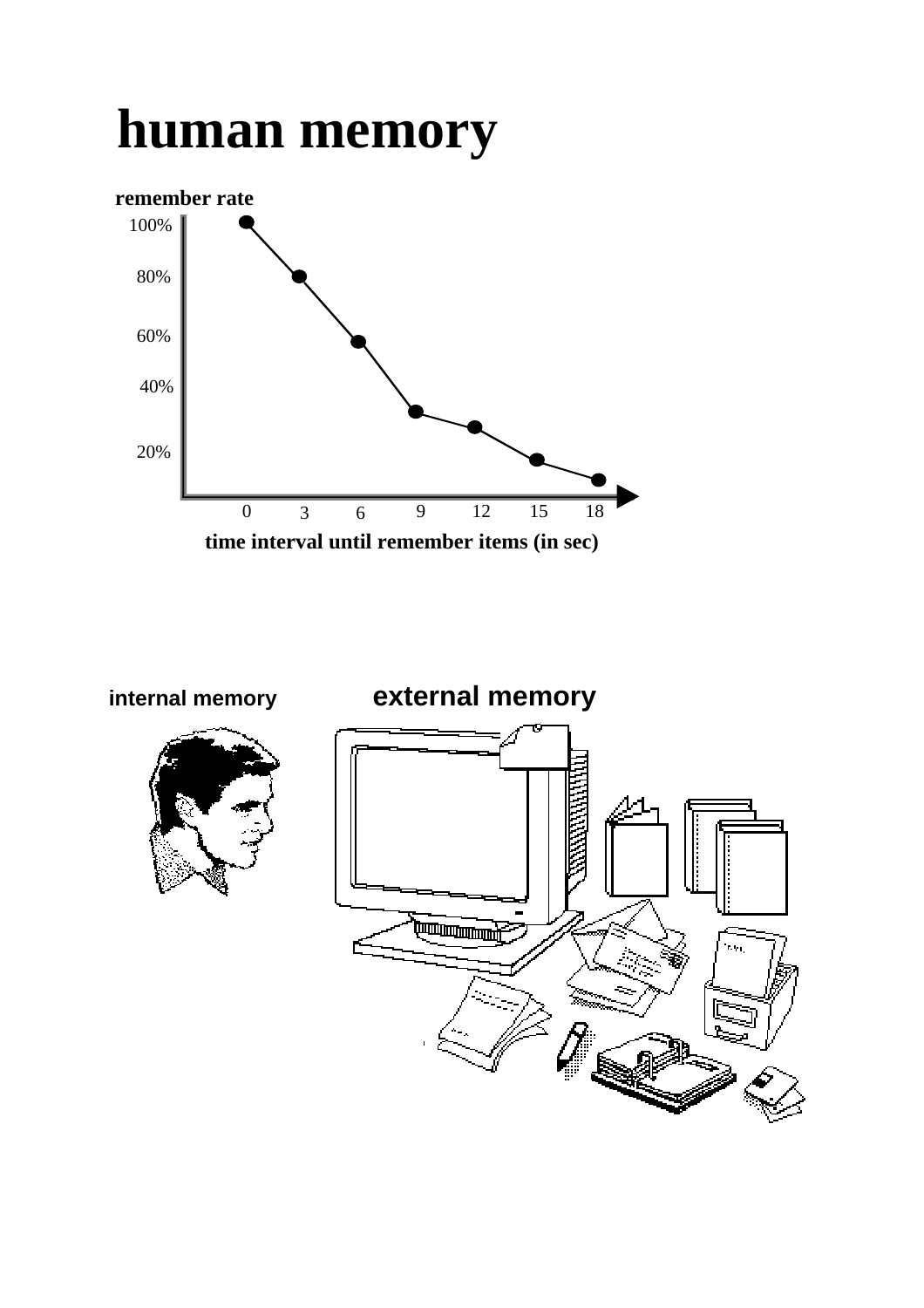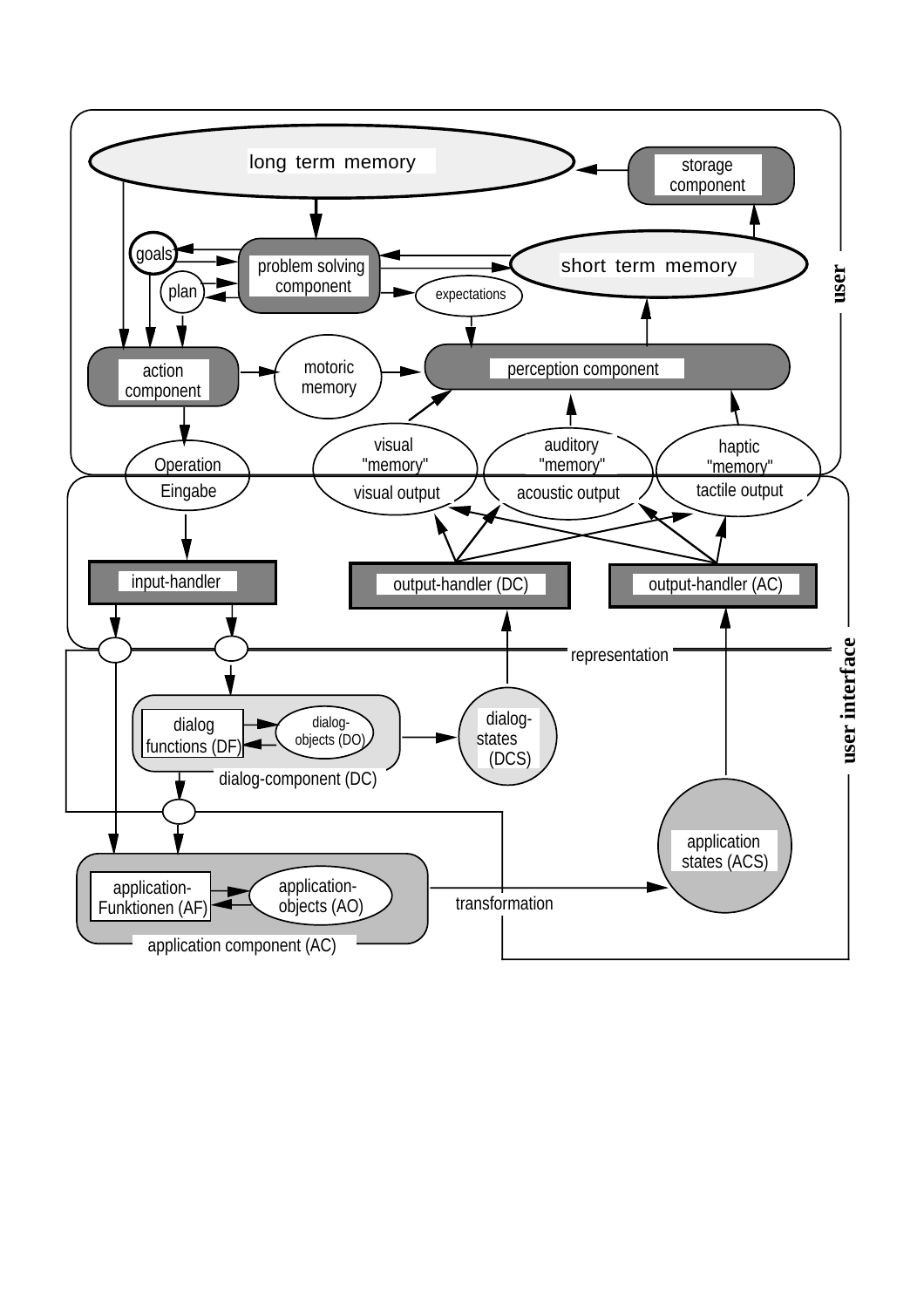

### **user-oriented requirement analysis**

- **know the user**
- **• describe the context of use**
- **• analyse the user's tasks**
- **• decide for man-machine function allocation**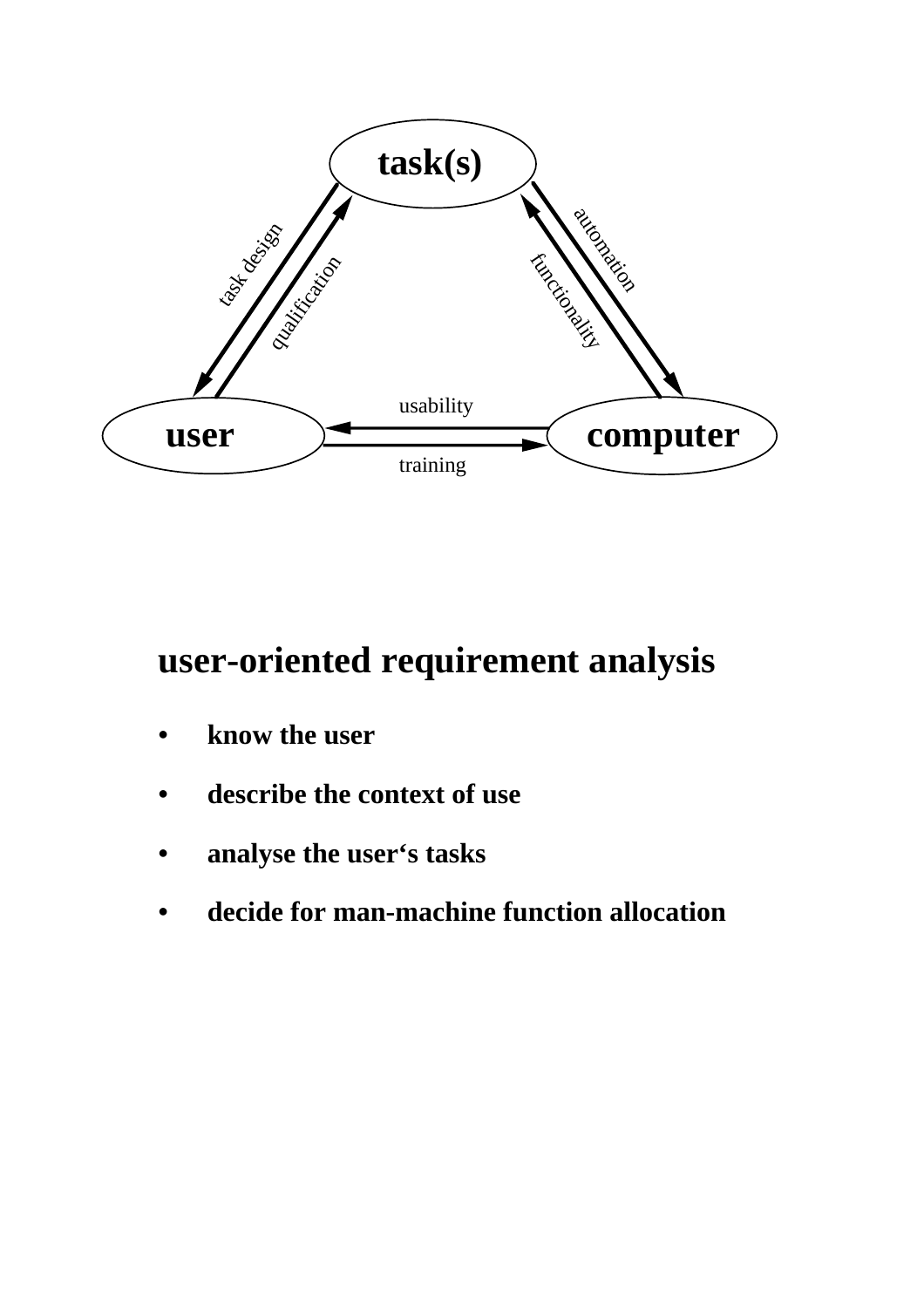# **the complete action cycle**

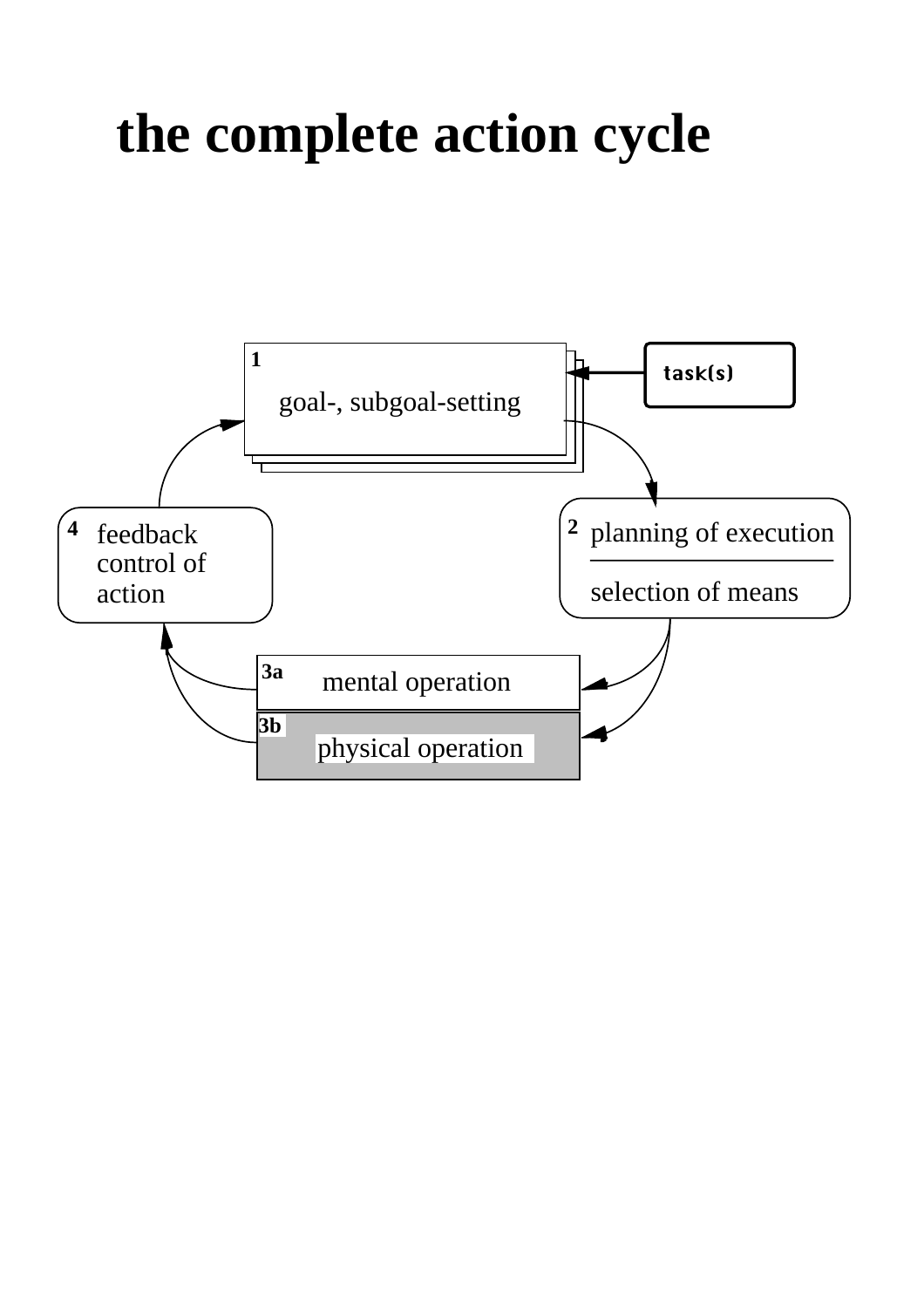### usability specification map (USM)

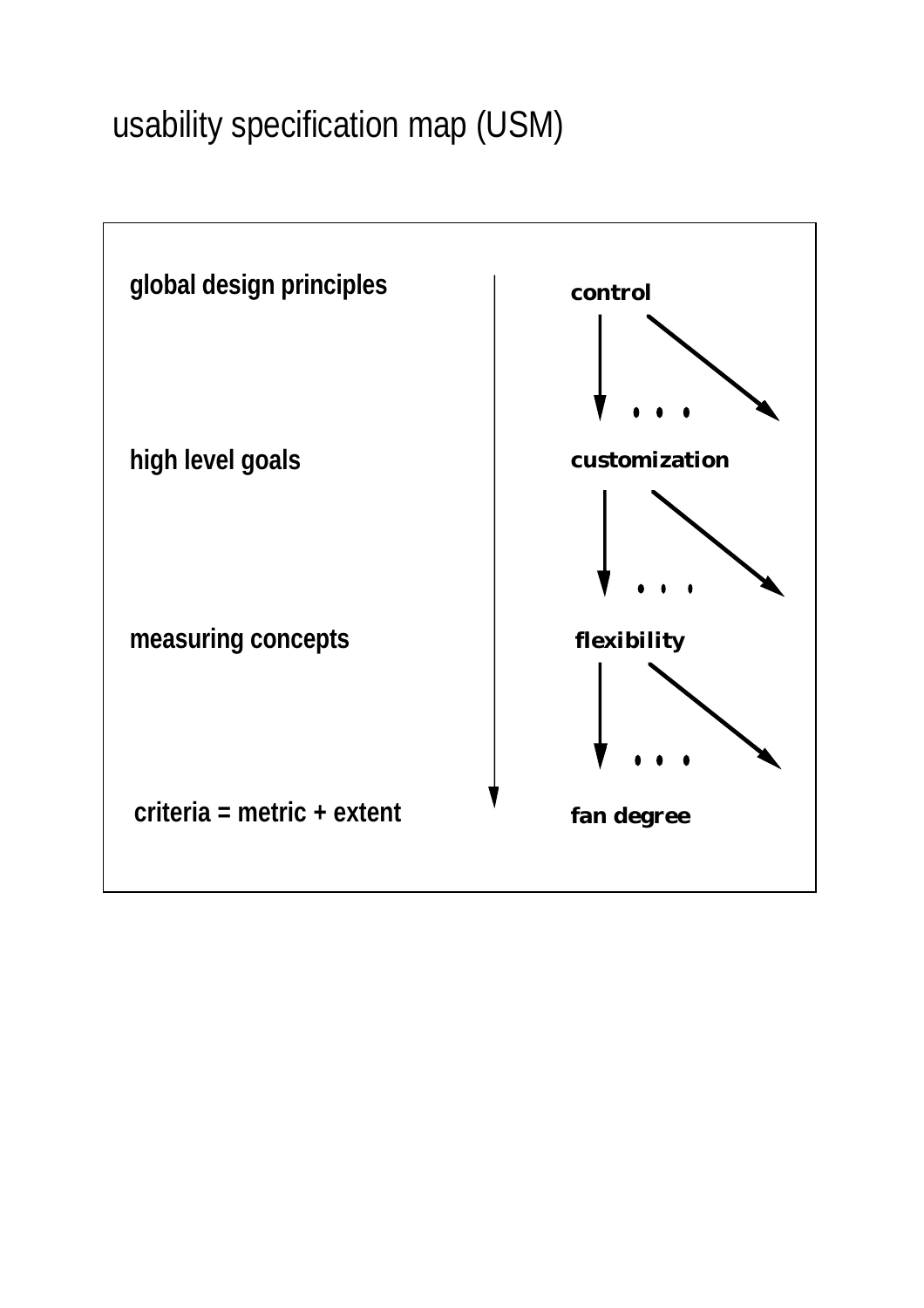| scale type | examples in the context of HCI                                     |
|------------|--------------------------------------------------------------------|
| nominal    | classification of interfaces<br>(e.g. command, menu, desktop etc.) |
| ordinal    | summative evaluation studies<br>(e.g. CUI versus GUI)              |
| interval   | checklist evaluation<br>(e.g. expert's opinion)                    |
| rational   | quantitative metrics                                               |

### **Methods to Measure Usability Quality**

### user's involvement

|                       | virtual                                     | real                                         |            |
|-----------------------|---------------------------------------------|----------------------------------------------|------------|
|                       | formal view:                                | user-oriented view:                          |            |
| virtual<br>computer's | formal modelling                            | inquieries,<br>interview,<br>mock-ups        | validity   |
| involvement<br>real   | product-oriented view:<br>expert evaluation | interaction-oriented view:<br>usability test | ecological |

effort and costs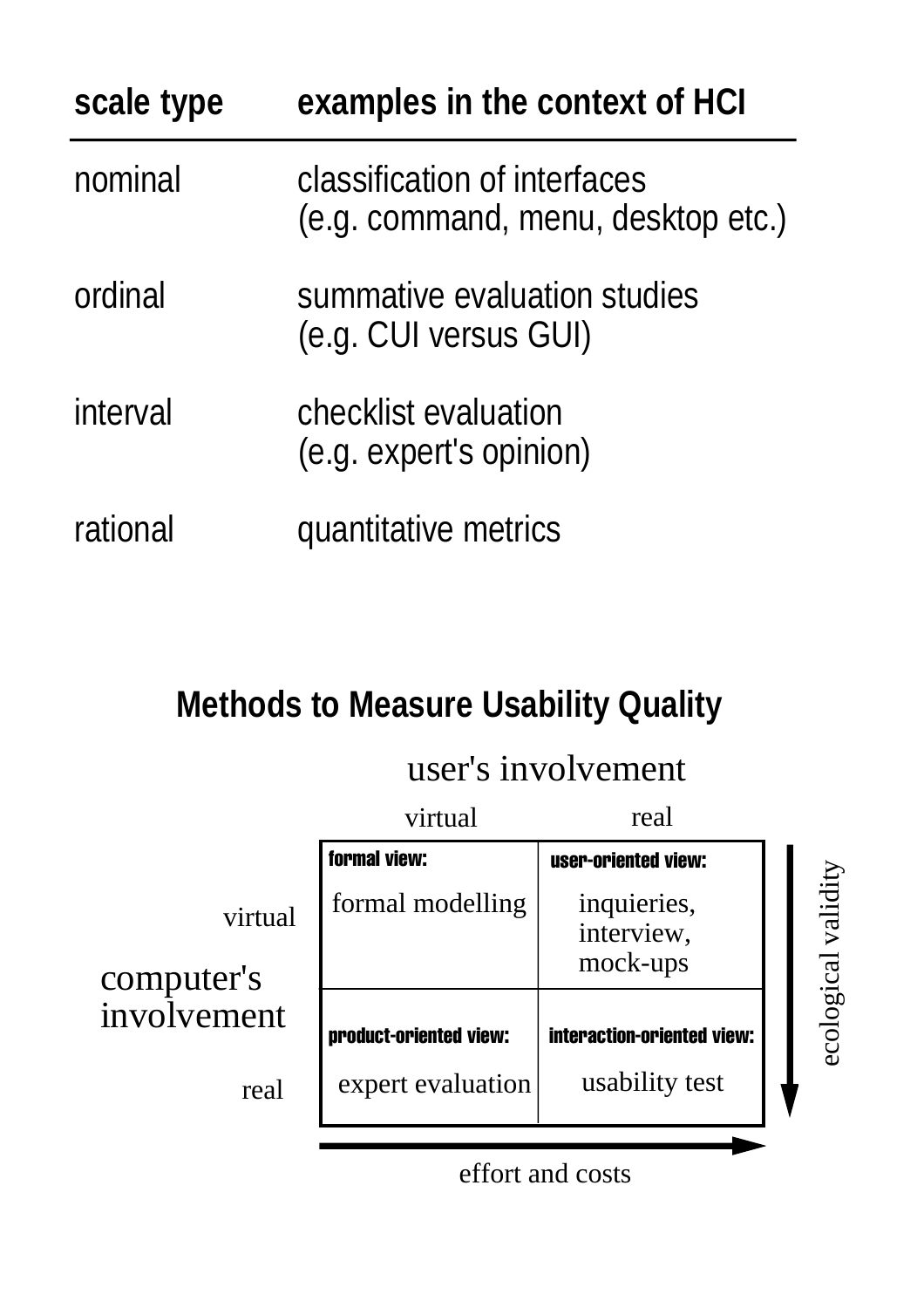### **the advanced Seeheim-model:**

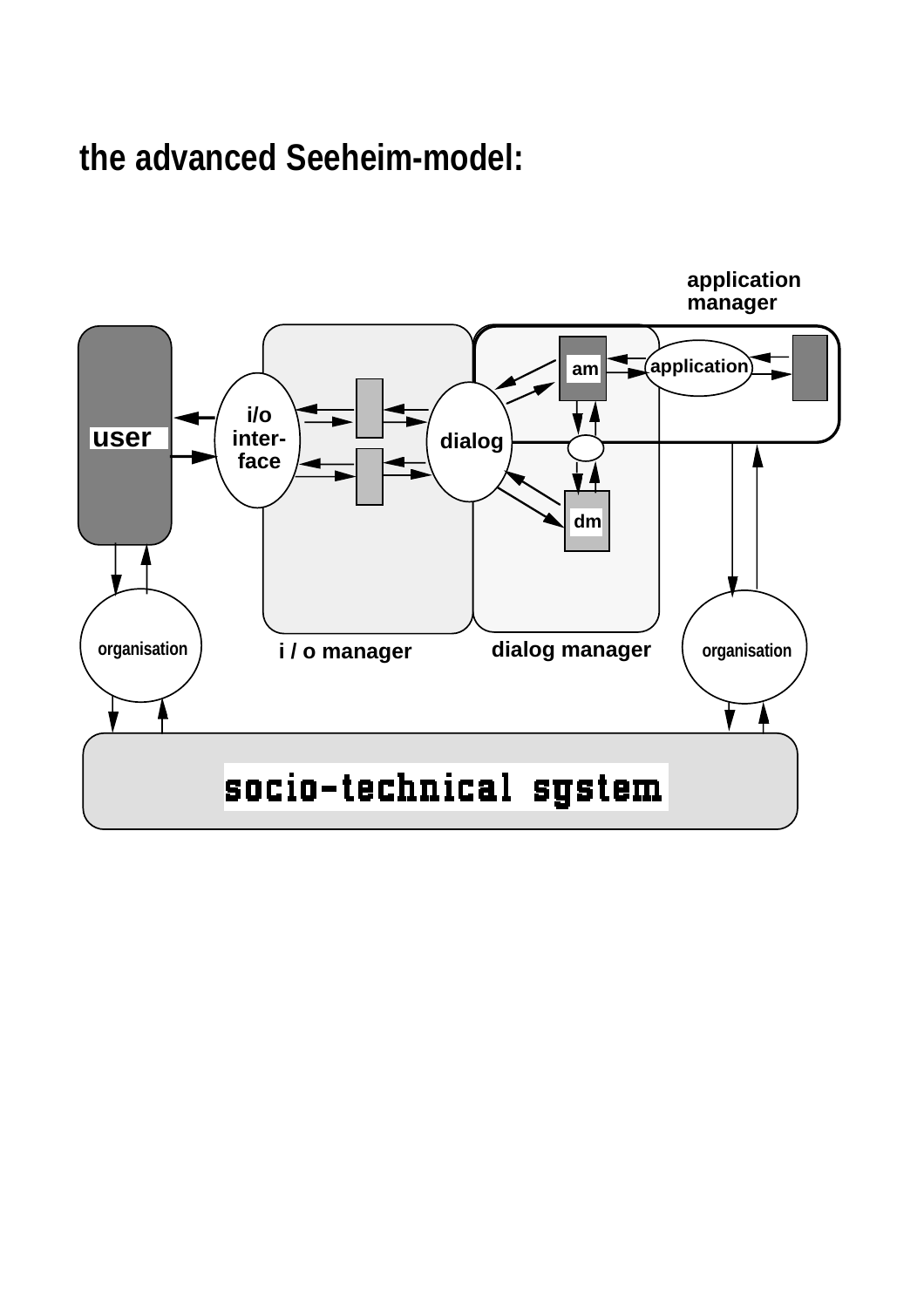# An abstract concept to describe usability aspects

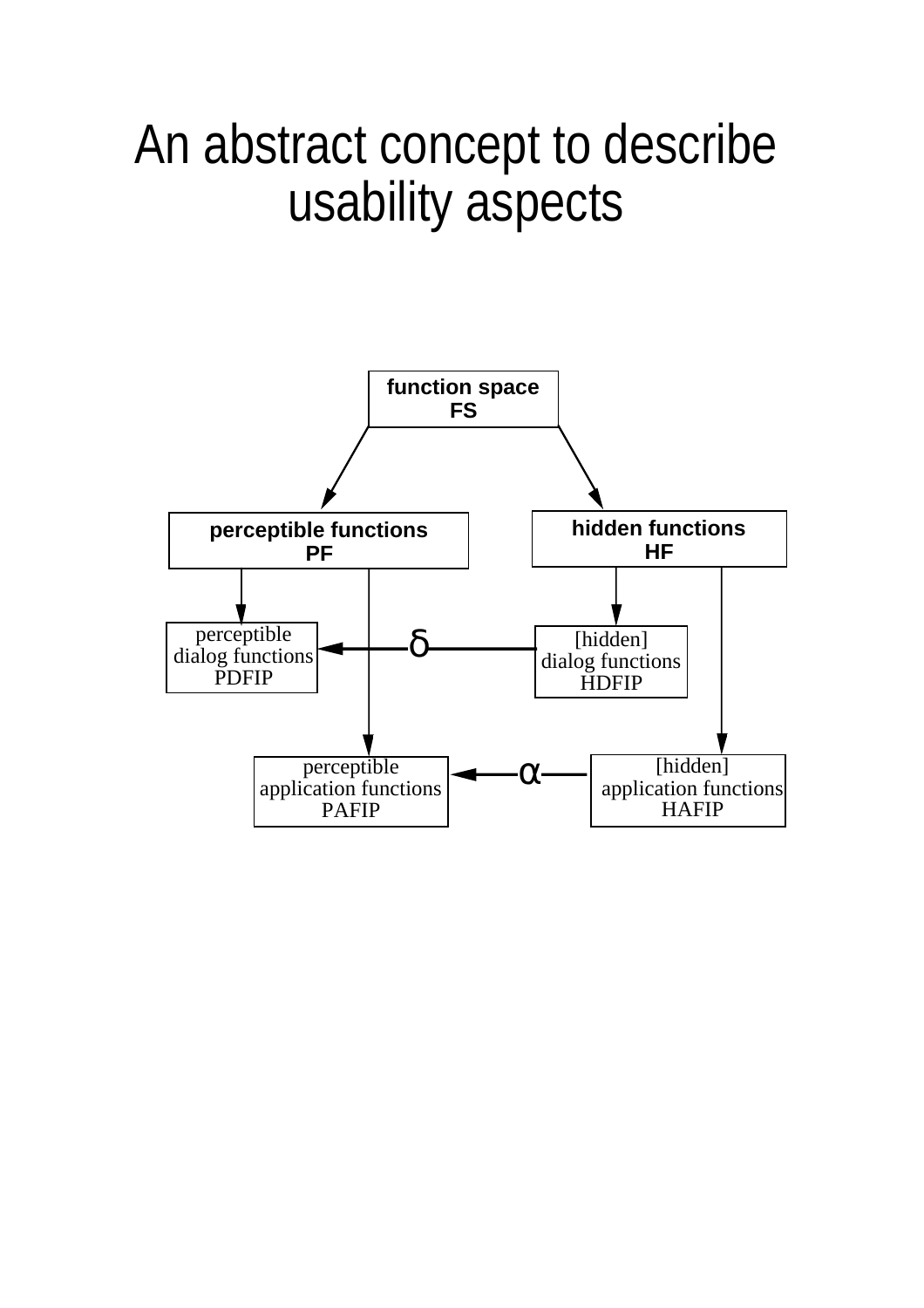# schema of the dialog structure

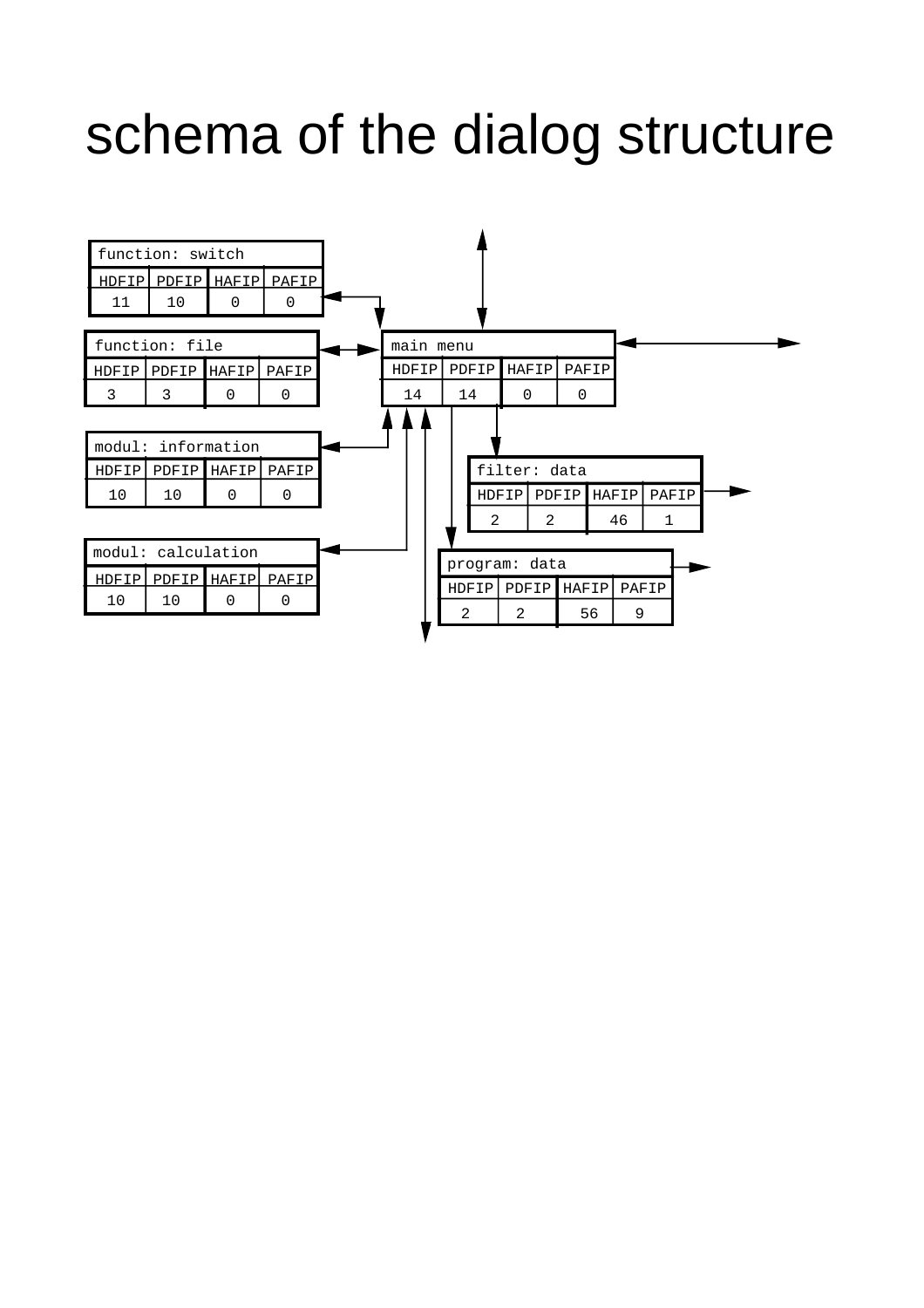# schematic diagram

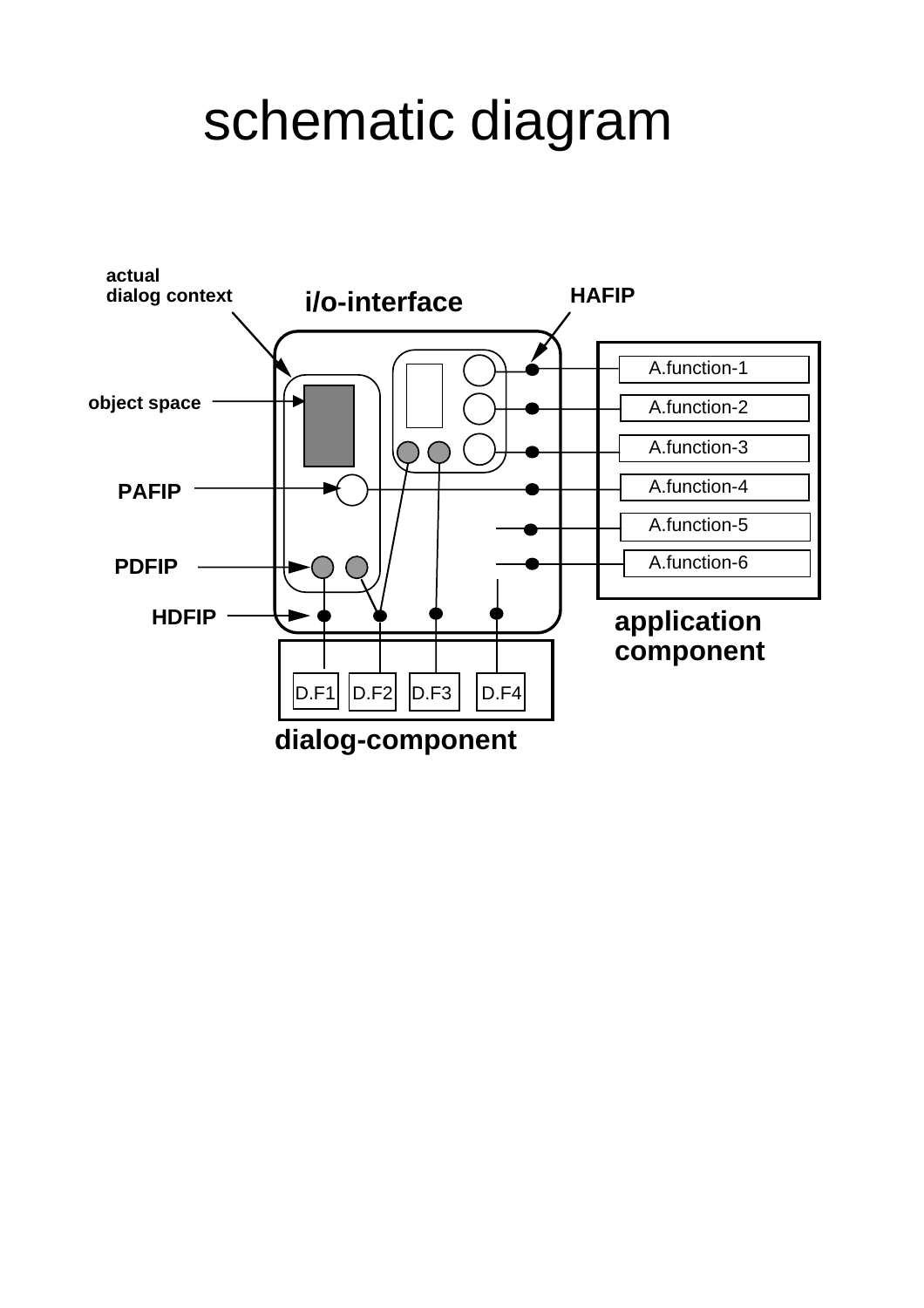a command language interface a command language interface

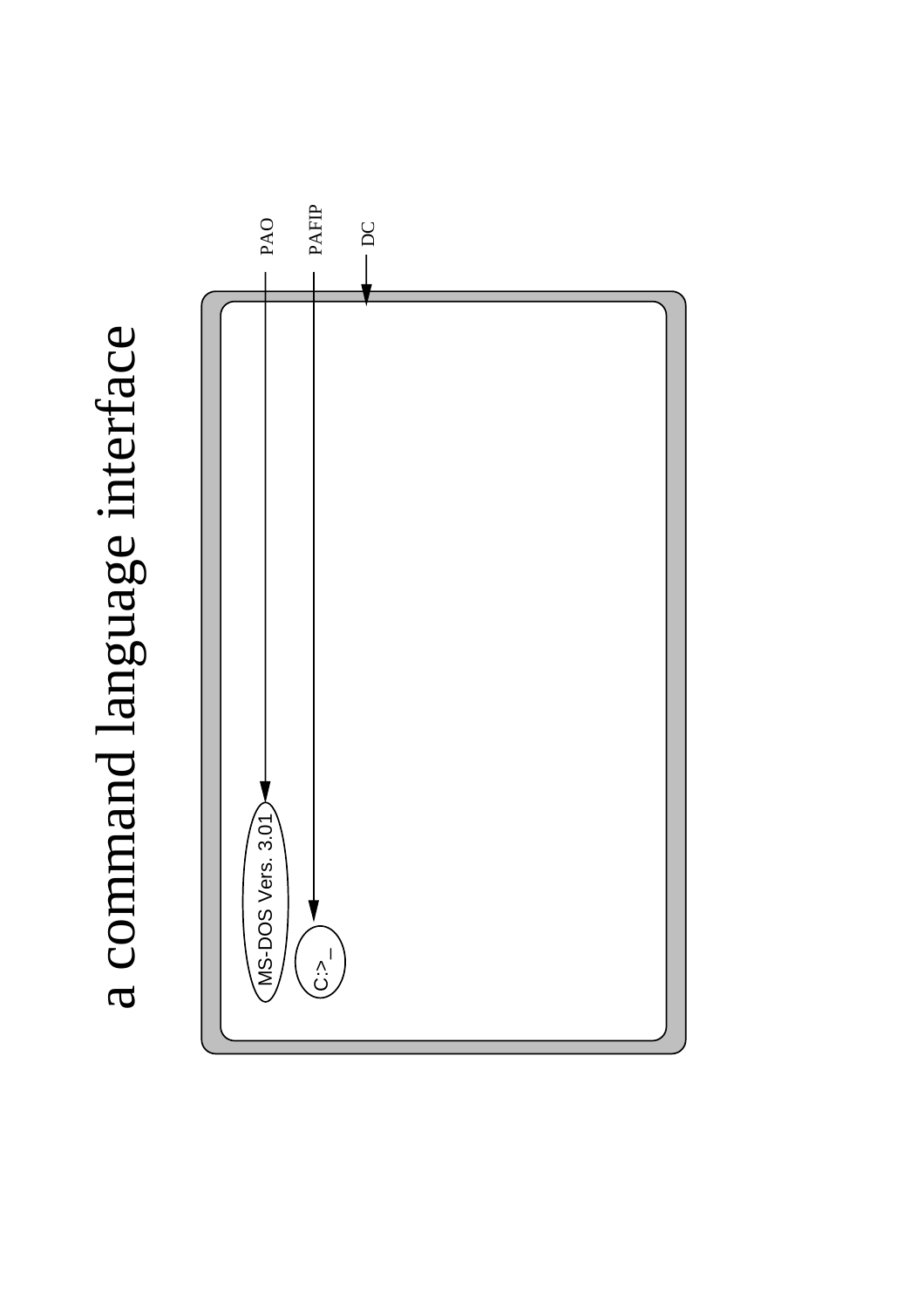### **command language interface (CUI)**

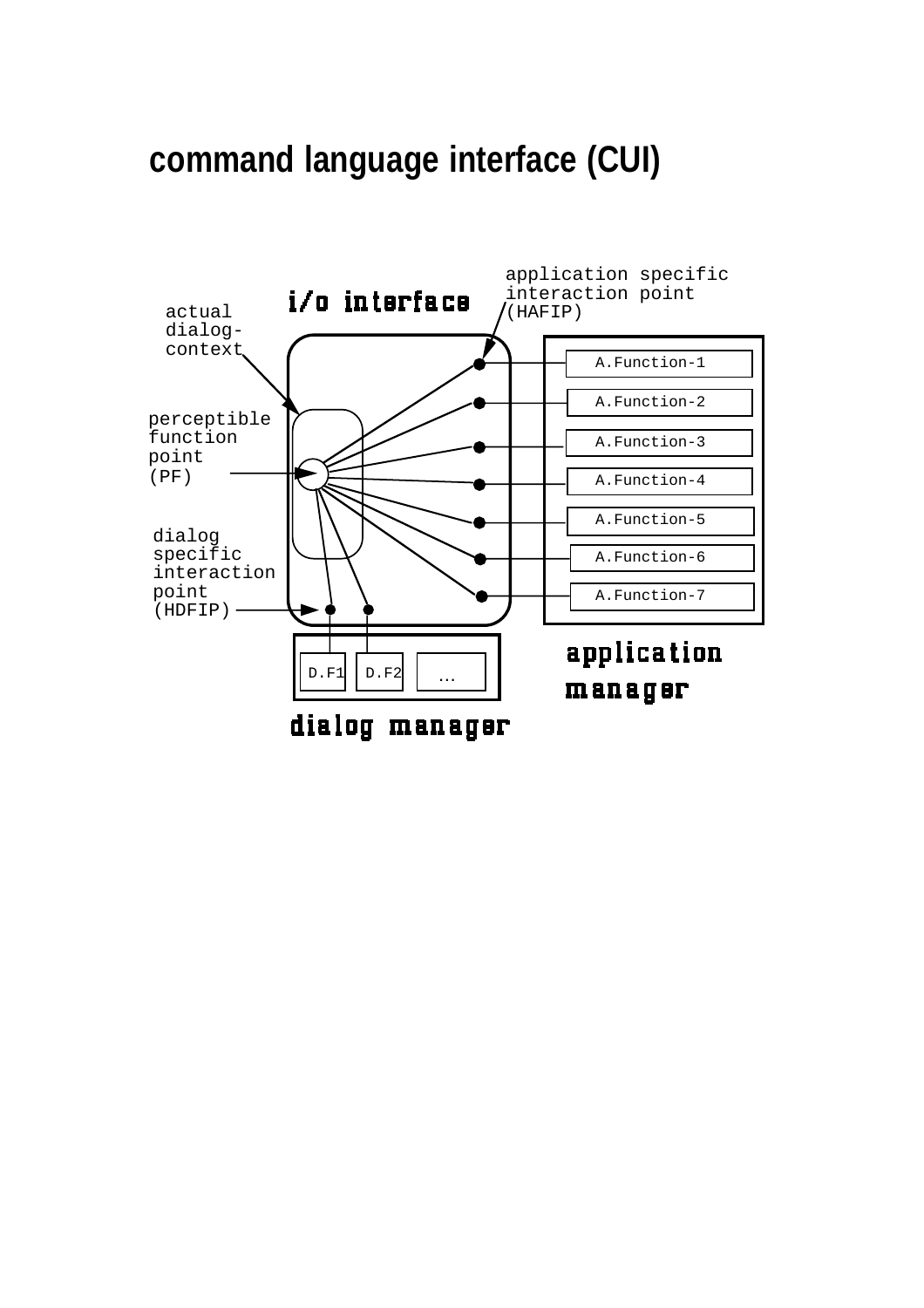# a menu-driven interface (CUI) a menu-driven interface (CUI)

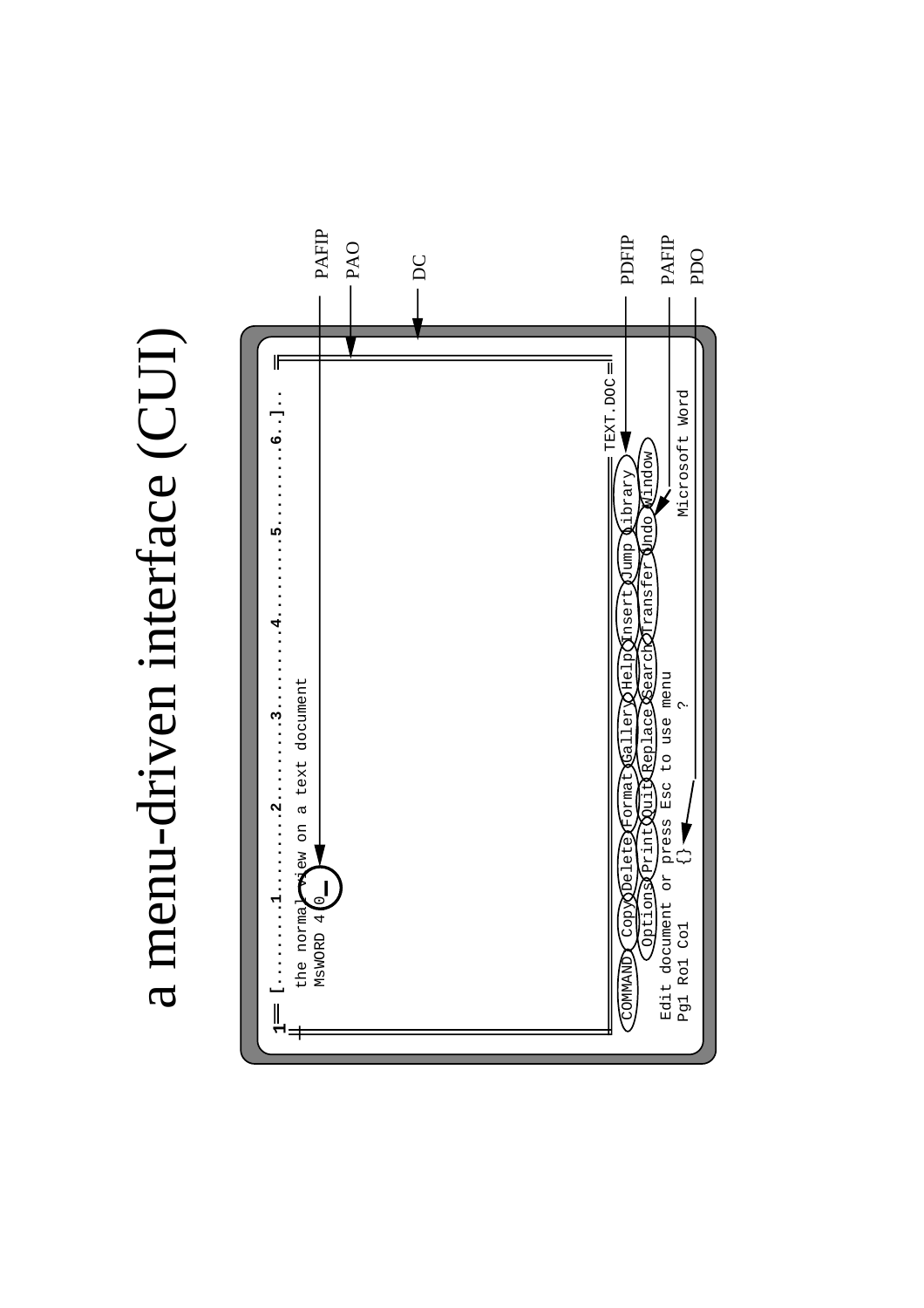### **menu driven interface (CUI)**

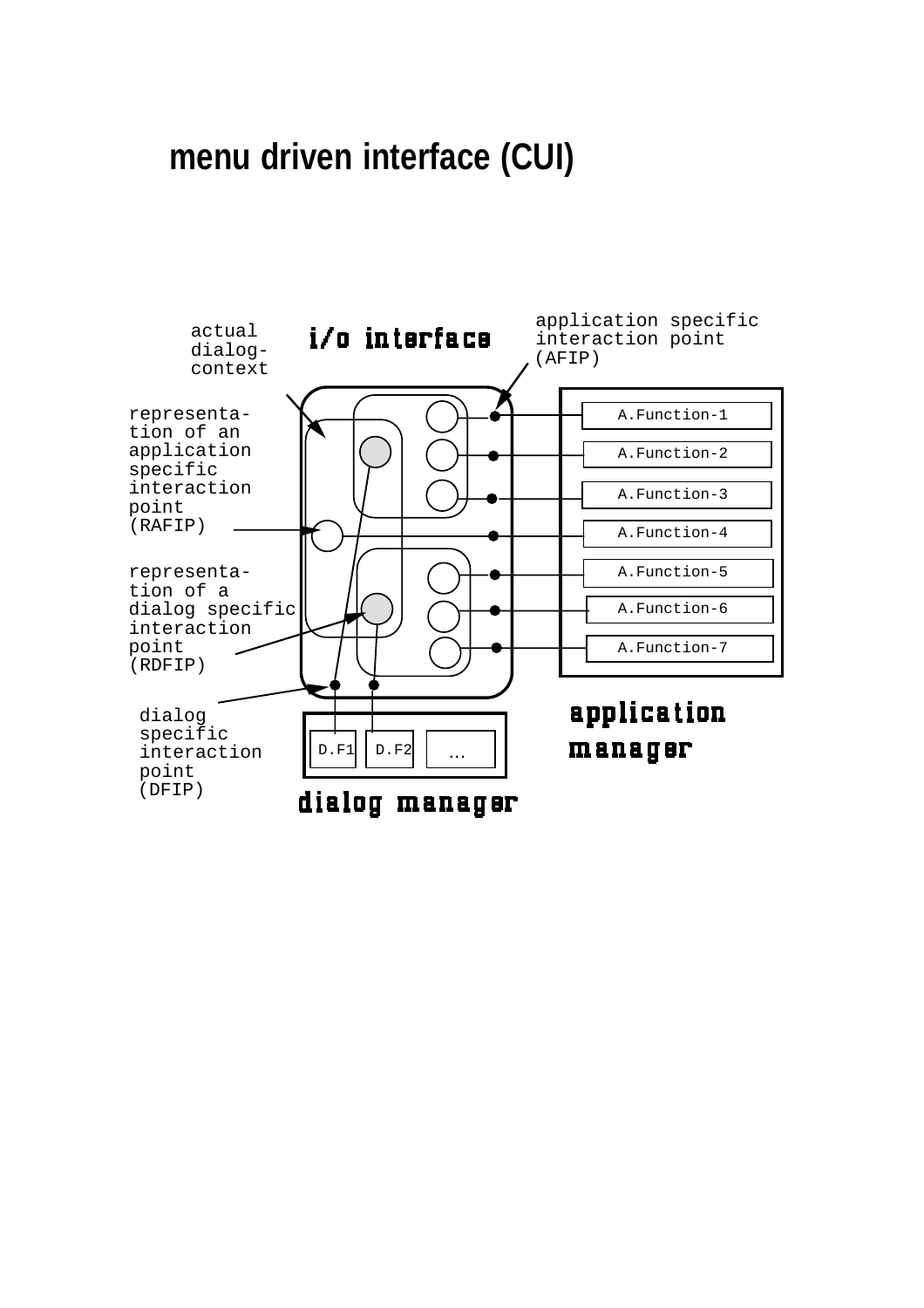# GUI: a desktop interface GUI: a desktop interface

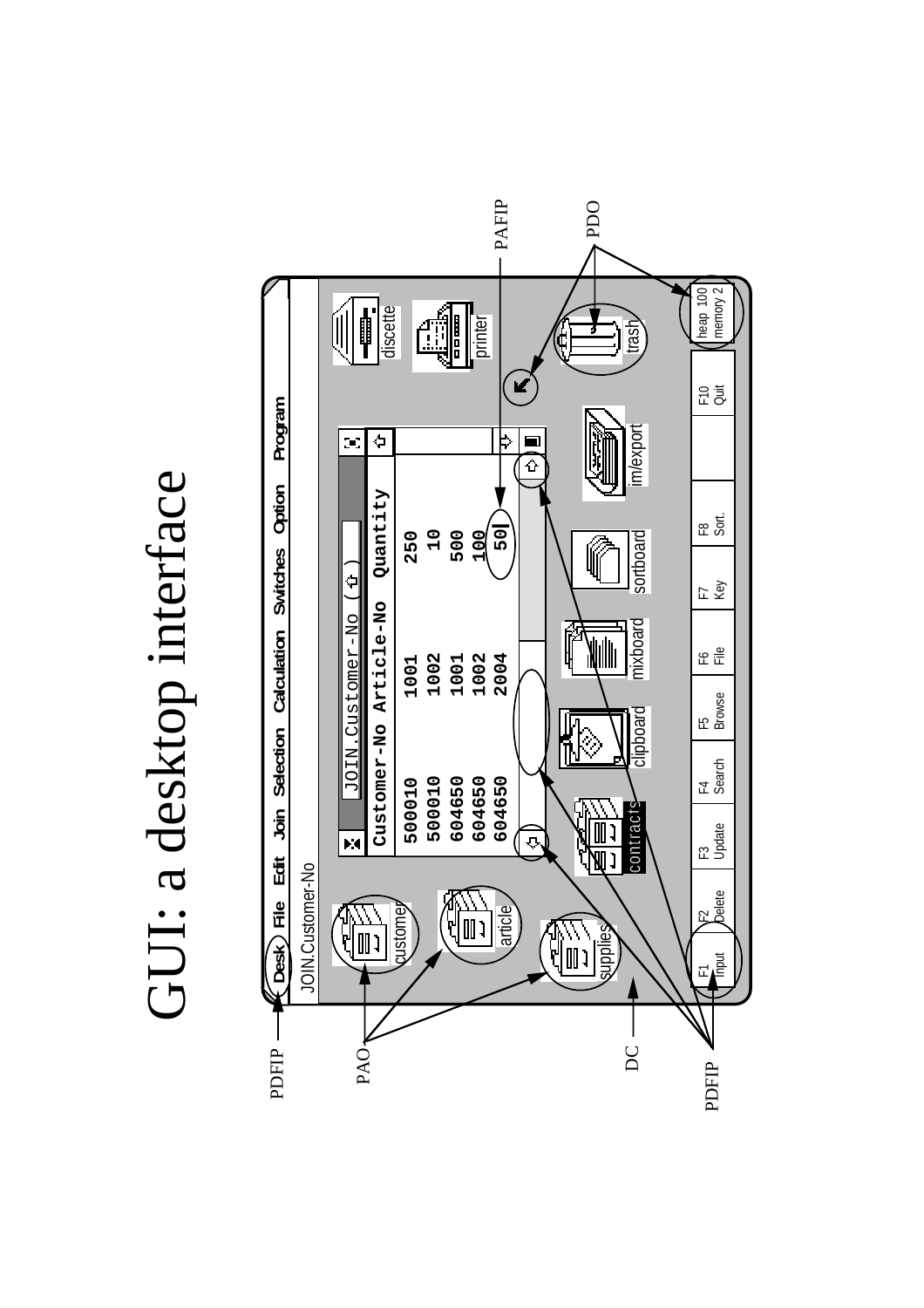### **direct manipulative interface (GUI)**

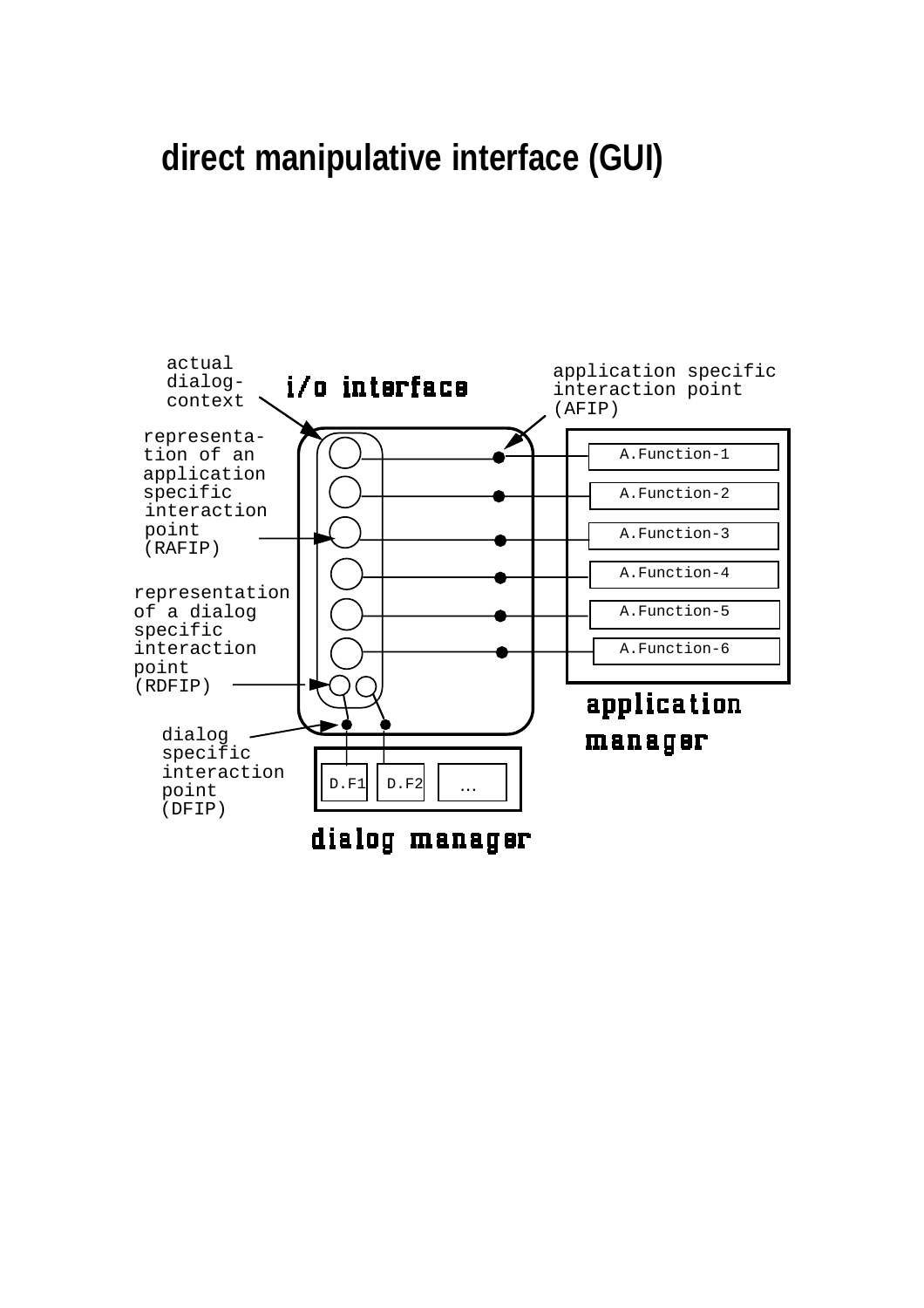quantitative measure of "functional feedback":

$$
\begin{array}{rcl}\n\text{F} & = & 1/D & \sum_{d=1}^{D} & (\# \text{PF}_d / \# \text{HF}_d) * 100\% \\
\end{array}
$$

– quantitative measure of "fan degree":

\n**FD** = 1/D

\n
$$
\sum_{d=1}^{D} \sum_{f \in HAFFIP} \text{Post}(D_{d,f})
$$

–quantitative measure of "dialog flexibility":

\n**DF1 = 1/D**

\n
$$
\sum_{d=1}^{D} \#IDFTPd
$$

 **D**  $\texttt{AFl = 1/D} \quad \sum \quad \texttt{\#HAFIPd}$  **d=1** -quantitative measure of "application flexibility":-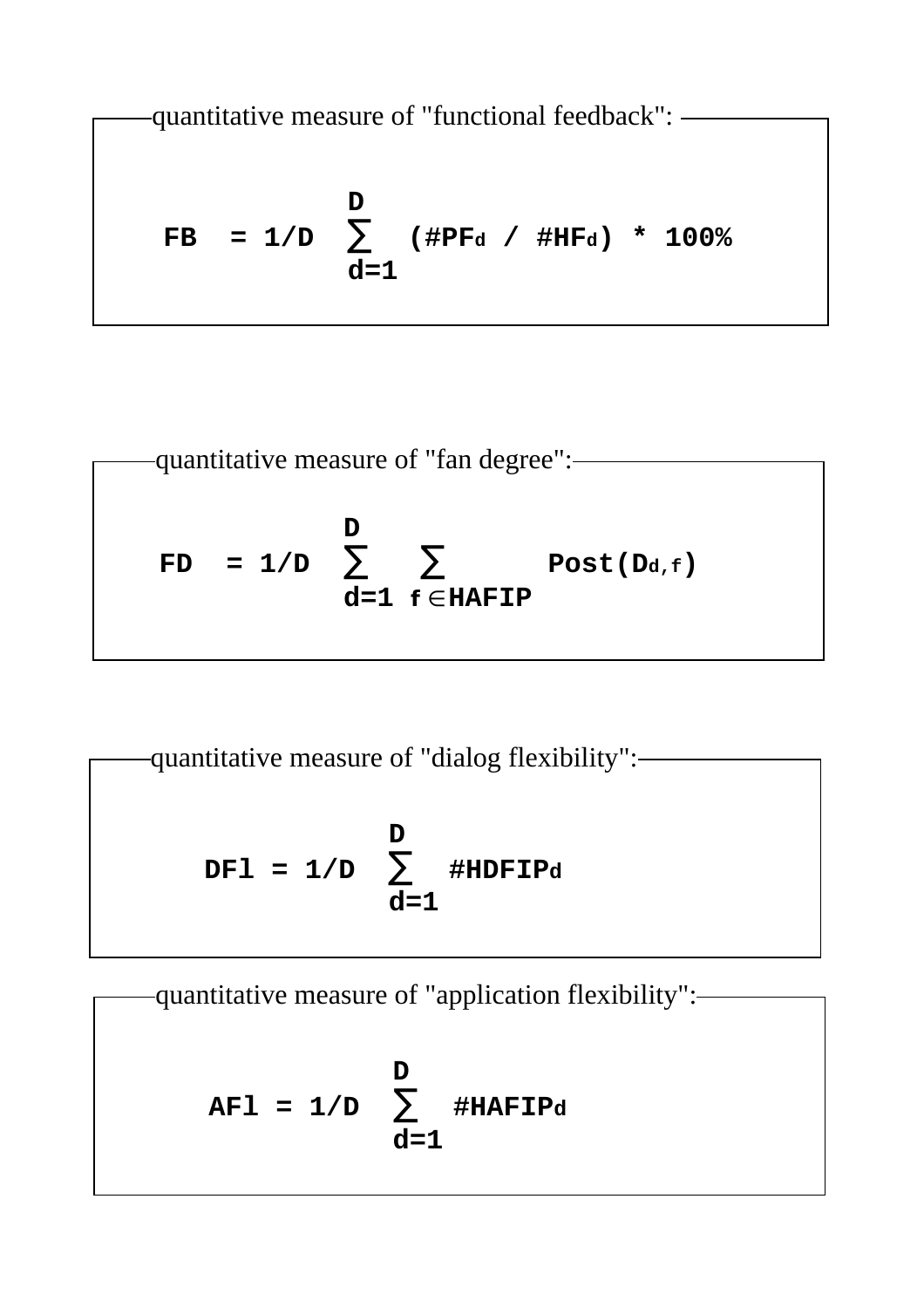quantitative measure of "feedback":

$$
FB = 1/D
$$
  $\sum_{d=1}^{D}$  (#PF<sub>d</sub> / #HF<sub>d</sub>) \* 100%

\n
$$
\text{quantitative measure of "interactive directness":}\n \begin{array}{c}\n \text{mean} \\
 \text{min}\left[\ln(\text{PATH}_p)\right] \quad \text{sum 1} \\
 \text{min}\left[\ln(\text{PATH}_p)\right] \quad \text{sum 2} \\
 \text{min}\left[\ln(\text{PATH}_p)\right] \quad \text{sum 3} \\
 \text{min}\left[\ln(\text{PATH}_p)\right] \quad \text{sum 4} \\
 \text{min}\left[\ln(\text{Input})\right] \quad \text{sum 5} \\
 \text{min}\left[\ln(\text{Input})\right] \quad \text{sum 6} \\
 \text{min}\left[\ln(\text{Input})\right] \quad \text{sum 7} \\
 \text{min}\left[\ln(\text{Input})\right] \quad \text{sum 8} \\
 \text{min}\left[\ln(\text{Input})\right] \quad \text{sum 9} \\
 \text{min}\left[\ln(\text{Input})\right] \quad \text{sum 9} \\
 \text{min}\left[\ln(\text{Input})\right] \quad \text{sum 1} \\
 \text{min}\left[\ln(\text{Input})\right] \quad \text{sum 2} \\
 \text{min}\left[\ln(\text{Input})\right] \quad \text{sum 3} \\
 \text{min}\left[\ln(\text{Input})\right] \quad \text{sum 4} \\
 \text{min}\left[\ln(\text{Input})\right] \quad \text{sum 5} \\
 \text{min}\left[\ln(\text{Input})\right] \quad \text{sum 6} \\
 \text{min}\left[\ln(\text{Input})\right] \quad \text{sum 7} \\
 \text{min}\left[\ln(\text{Input})\right] \quad \text{sum 8} \\
 \text{min}\left[\ln(\text{Input})\right] \quad \text{sum 9} \\
 \text{min}\left[\ln(\text{Input})\right] \quad \text{sum 9} \\
 \text{min}\left[\ln(\text{Input})\right] \quad \text{sum 1} \\
 \text{min}\left[\ln(\text{Input})\right] \quad \text{sum 1} \\
 \text{min}\left[\ln(\text{Input})\right] \quad \text{sum 2} \\
 \text{min}\left[\ln(\text{Input})\right] \quad \text{sum 3} \\
 \text{min}\left[\ln(\text{Input})\right] \quad \text{sum 4} \\
 \text{min}\left[\ln(\text{Input})\right] \quad \text{sum 5} \\
 \text{min}\left[\ln(\text{Input})\right] \quad \text{sum 6} \\
 \text{min}\left[\ln(\text{Input})\right] \quad \text{sum 1} \\
$$

### [visual] feedback (FB)

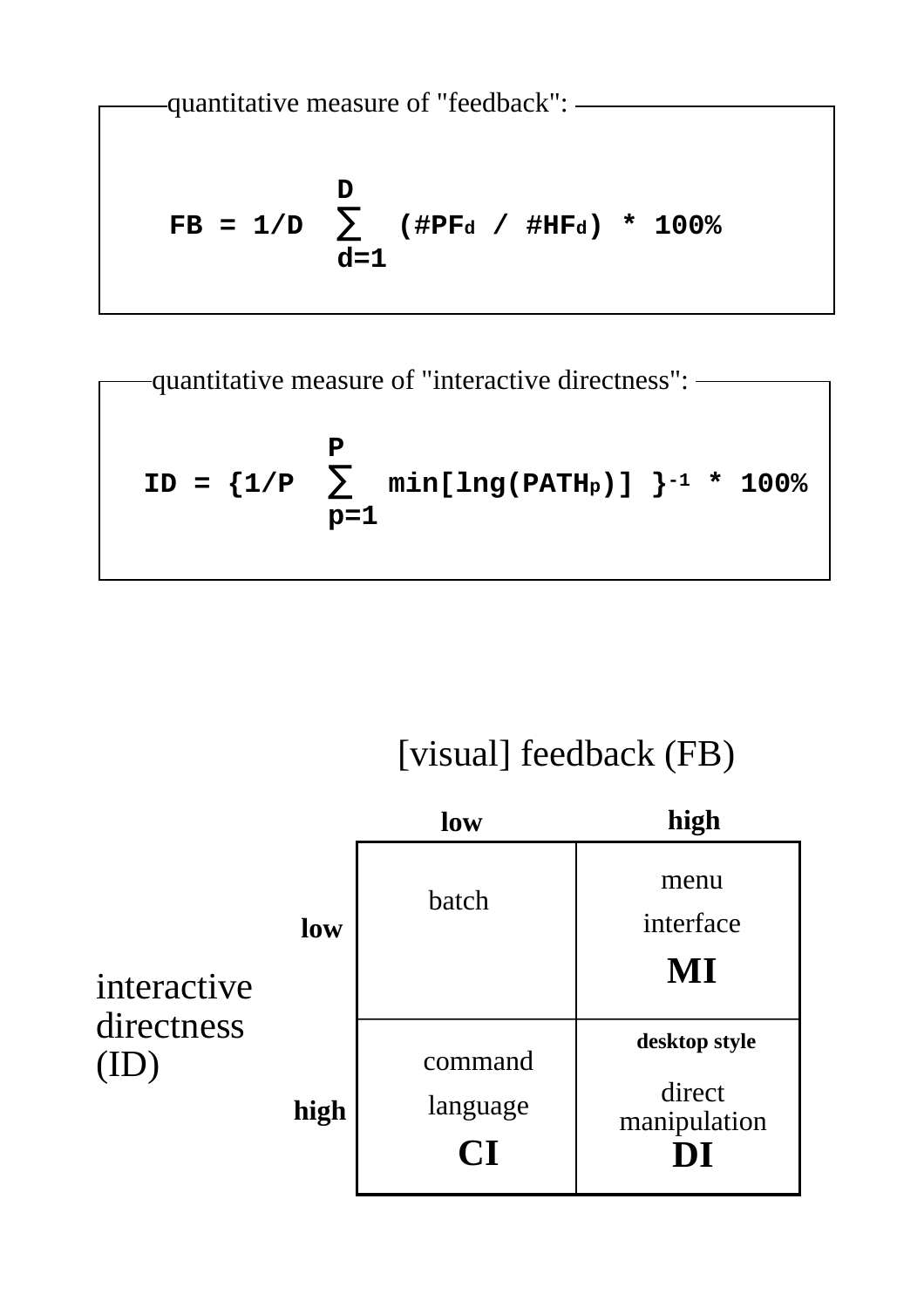### **The outcomes of nine (9) different comparison studies between command (CI) and menu (MI) interfaces.**

"CI < MI" means that the average usage/preference with/for MI is better than with/for CI; " $CI = MI$ " means that there are no published data to decide;

"CI > MI" means that the average usage/preference with/for CI is better than with/for MI; "sig." means that  $p \le 0.05$ ; "not sig." means that  $p > 0.05$ 

| Reference                           | interface   | skill level | usability metric             | outcome   | result   |
|-------------------------------------|-------------|-------------|------------------------------|-----------|----------|
| Streitz et al. (1987)               | CI, MI      | beginner    | task solving time            | Cl < M    | sig.     |
| Chin et al. (1988)                  | CI, MI      | beginner    | subjective rating            | Cl < M1   | sig.     |
| Ogden & Boyle (1982)                | CI, MI, HY  | beginner    | preferences                  | Cl < M    | sig.     |
| Roy (1992)                          | CI, MI      | advanced    | error rate                   | Cl < M1   | sig.     |
| Roberts & Moran (1983)              | CI, MI, DI  | experts     | task solving time            | Cl < Ml   | sig.     |
| Chin et al. (1988)                  | CI, MI      | experts     | subjective rating            | Cl < M1   | sig.     |
| Peters et al. (1990)                | CI, MI, DI  | experts     | <b>slips</b>                 | Cl < M    | sig.     |
| Peters et al. (1990)                | CI, MI, DI  | experts     | recognition errors           | Cl < M1   | sig.     |
| Peters et al. (1990)                | CI, MI, DI  | experts     | efficiency                   | Cl < M    | sig.     |
| Ogden & Boyle (1982)                | CI, MI, HY  | beginner    | task time                    | Cl < M1   | not sig. |
| Roy (1992)                          | CI, MI      | advanced    | task solving time            | Cl < Ml   | not sig. |
| Antin (1988)                        | CI, MI, KMI | advanced    | subjective rating            | Cl < M1   | not sig. |
| Hauptmann & Green (1983) CI, MI, NO |             | beginner    | task solving time            | $CI = MI$ | not sig. |
| Hauptmann & Green (1983) CI, MI, NO |             | beginner    | number of errors             | $CI = MI$ | not sig. |
| Hauptmann & Green (1983) CI, MI, NO |             | beginner    | subjective rating            | $CI = MI$ | not sig. |
| Whiteside et al. (1985)             | CI, MI, IO  | beginner    | task completion rate CI > MI |           | not sig. |
| Antin (1988)                        | CI, MI, KMI | advanced    | preferences                  | Cl > MI   | not sig. |
| Roberts & Moran (1983)              | CI, MI, DI  | experts     | error-free task time         | Cl > Ml   | not sig. |
| Whiteside et al. (1985)             | CI, MI, IO  | advanced    | task completion rate CI > MI |           | sig.     |
| Streitz et al. (1987)               | CI, MI      | advanced    | task solving time            | Cl > MI   | sig.     |
| Antin (1988)                        | CI, MI, KMI | advanced    | task completion rate CI > MI |           | sig.     |
| Whiteside et al. (1985)             | CI, MI, IO  | experts     | task completion rate CI > MI |           | sig.     |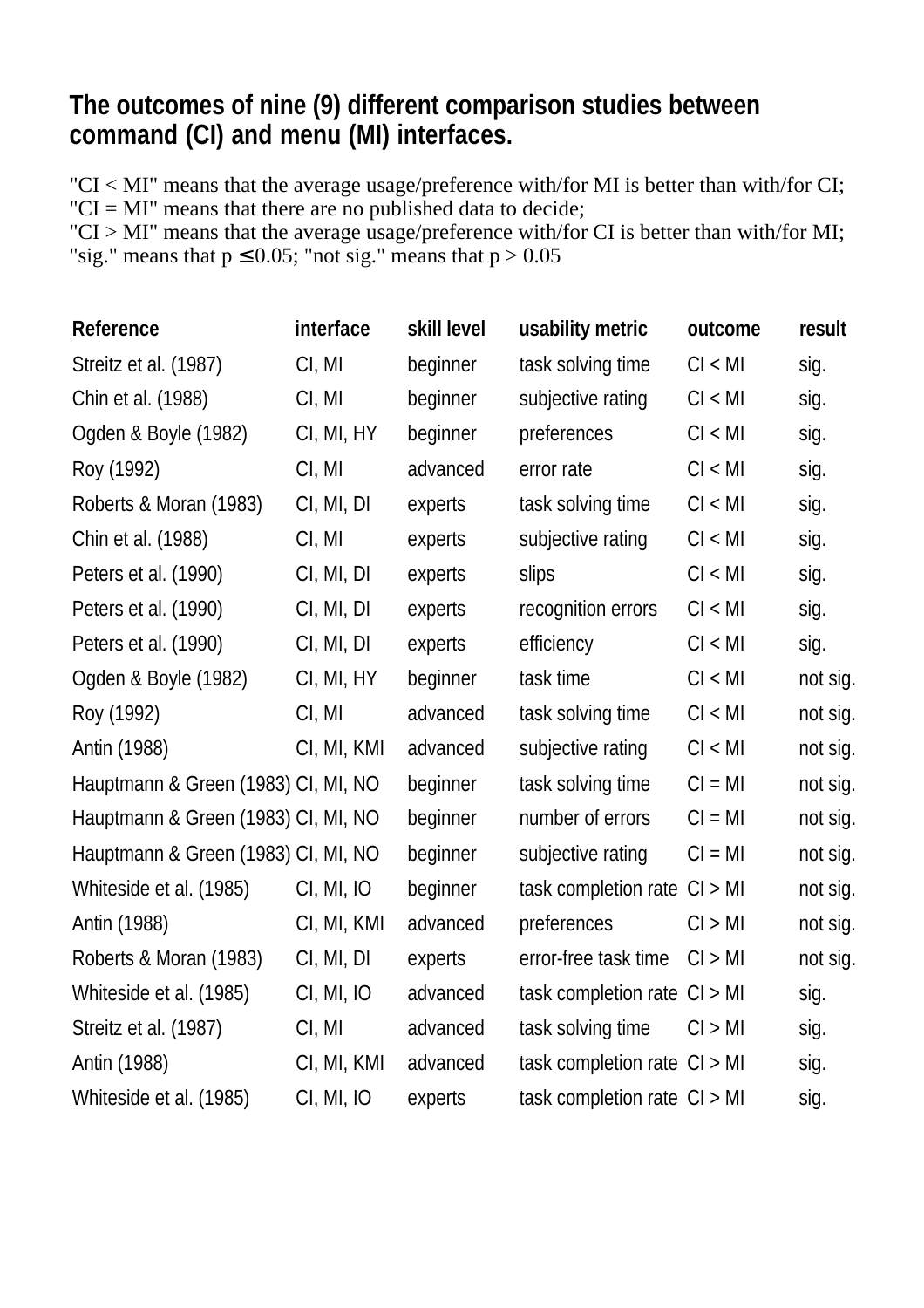### **The outcomes of twelve (12) different comparison studies between command (CI) and direct manipulative (DI) interfaces.**

"CI < DI" means that the average usage/preference with/for DI is better than with/for CI; " $CI = DI$ " means that there are no published data to decide;

"CI > DI" means that the average usage/preference with/for CI is better than with/for DI; "sig." means that  $p \le 0.05$ ; "not sig." means that  $p > 0.05$ 

| Reference                           | interface  | skill level | usability metric                | outcome | result   |
|-------------------------------------|------------|-------------|---------------------------------|---------|----------|
| Altmann (1987)                      | CI, DI     | beginner    | task solving time               | Cl < DI | sig.     |
| Karat et al. (1987)                 | CI, DI     | beginner    | task solving time               | CI < DI | sig.     |
| Streitz et al. (1989)               | CI, DI     | beginner    | task solving time               | CI < DI | sig.     |
| Sengupta & Te'eni (1991)            | CI, DI     | beginner    | task solving time               | CI < DI | sig.     |
| Margono et al. (1987)               | CI, DI     | beginner    | number of errors                | Cl < DI | sig.     |
| Morgan et al. (1991)                | CI, DI     | beginner    | number of errors                | Cl < DI | sig.     |
| Morgan et al. (1991)                | CI, DI     | beginner    | time between errors             | Cl < DI | sig.     |
| Karat et al. (1987)                 | CI, DI     | beginner    | error correction time $CI < DI$ |         | sig.     |
| Morgan et al. (1991)                | CI, DI     | beginner    | error-free time                 | Cl < DI | sig.     |
| Margono et al. (1987)               | CI, DI     | beginner    | subjective rating               | Cl < DI | sig.     |
| Morgan et al. (1991)                | CI, DI     | beginner    | subjective rating               | CI < DI | sig.     |
| Torres-Chazaro et al. (1992) CI, DI |            | beginner    | subjective rating               | Cl < DI | sig.     |
| Sengupta & Te'eni (1991)            | CI, DI     | beginner    | efficient usage                 | CI < DI | sig.     |
| Tombaugh et al. (1989)              | CI, DI     | advanced    | subjective rating               | Cl < DI | sig.     |
| Torres-Chazaro et al. (1992) CI, DI |            | advanced    | subjective rating               | Cl < DI | sig.     |
| Roberts & Moran (1983)              | CI, MI, DI | experts     | task solving time               | CI < DI | sig.     |
| Peters et al. (1990)                | CI, MI, DI | experts     | oblivion's errors               | CI < DI | sig.     |
| Peters et al. (1990)                | CI, MI, DI | experts     | recognition error               | CI < DI | sig.     |
| Peters et al. (1990)                | CI, MI, DI | experts     | efficiency                      | CI < DI | sig.     |
| Margono et al. (1987)               | CI, DI     | beginner    | task solving time               | CI < DI | not sig. |
| Morgan et al. (1991)                | CI, DI     | beginner    | task solving time               | CI < DI | not sig. |
| Tombaugh et al. (1989)              | CI, DI     | advanced    | task solving time               | CI < DI | not sig. |
| Roberts & Moran (1983)              | CI, MI, DI | experts     | error correction time $CI < DI$ |         | not sig. |
| Altmann (1987)                      | CI, DI     | beginner    | subjective rating               | CI > DI | not sig. |
| Masson et al. (1988)                | CI, DI     | advanced    | task solving time               | Cl > DI | sig.     |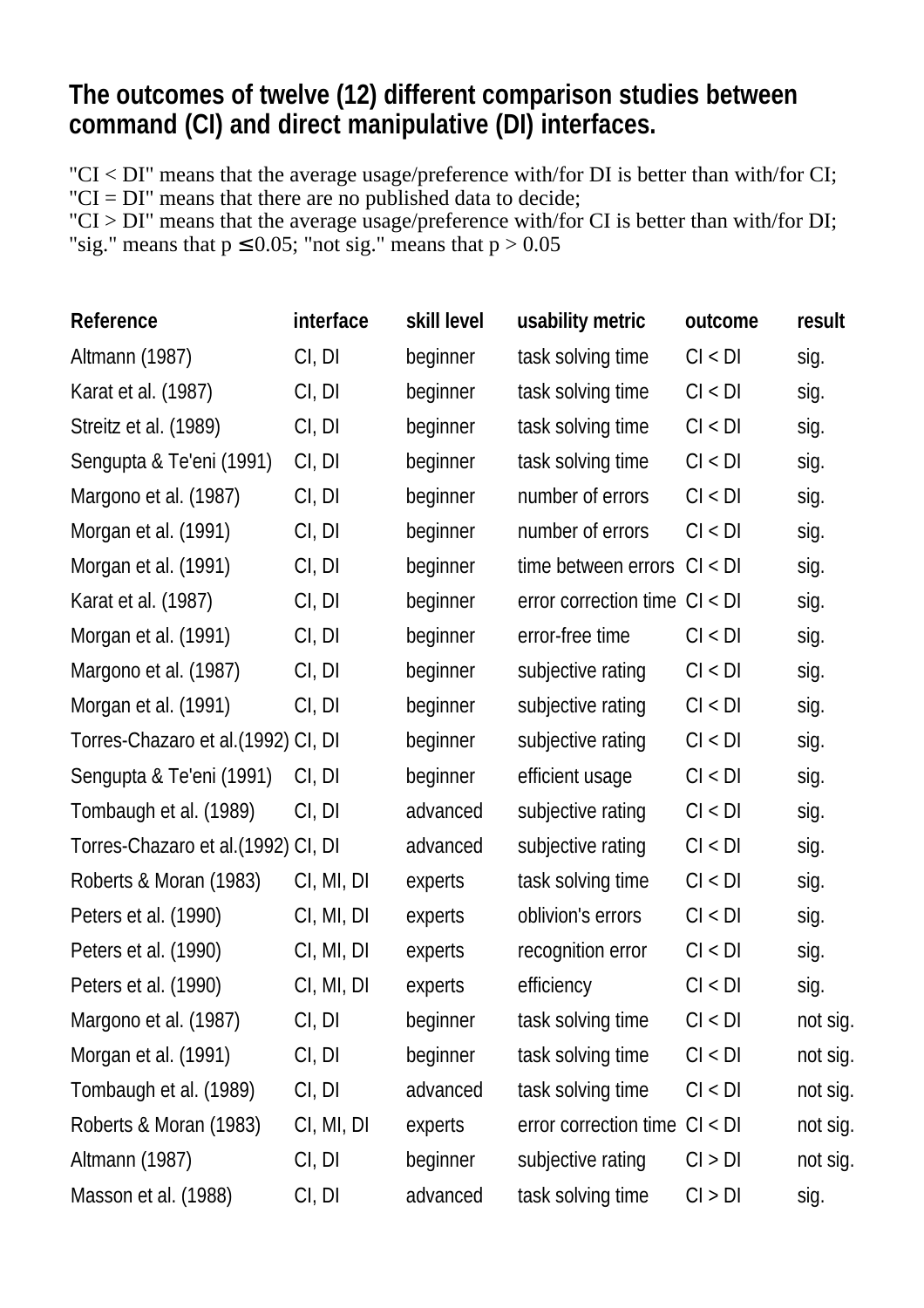|  |  | Datei Bearb. Ansicht Einfügen Format Schrift Extras Fenster |  |  |
|--|--|-------------------------------------------------------------|--|--|
|  |  | $\equiv$ Dissertation vers. 1.4:1 $\equiv$ $\equiv$         |  |  |
|  |  |                                                             |  |  |
|  |  |                                                             |  |  |
|  |  |                                                             |  |  |

′≑ Datei Bearb. Ansicht Einfügen Format Schrift Extras Fenster

| Dissertation vers. 1.4:1 $\equiv$ | Ξ        |
|-----------------------------------|----------|
| bildunc                           |          |
| ıя                                | 115<br>≣ |
|                                   |          |
|                                   |          |
|                                   |          |
|                                   |          |

 $\div$ Datei Bearb. Ansicht Einfügen Format Schrift Extras Fenster

|           | $\equiv$ Dissertation vers. 1.4:1 $\equiv$ |   |      | ۱≣  |
|-----------|--------------------------------------------|---|------|-----|
| Times     |                                            | 罡 | ш    |     |
| Abbildung |                                            |   |      | ≣   |
|           | 咀.<br>19                                   |   | 11Ā. | moo |
|           |                                            |   |      |     |
|           |                                            |   |      |     |
|           |                                            |   |      |     |
|           |                                            |   |      |     |

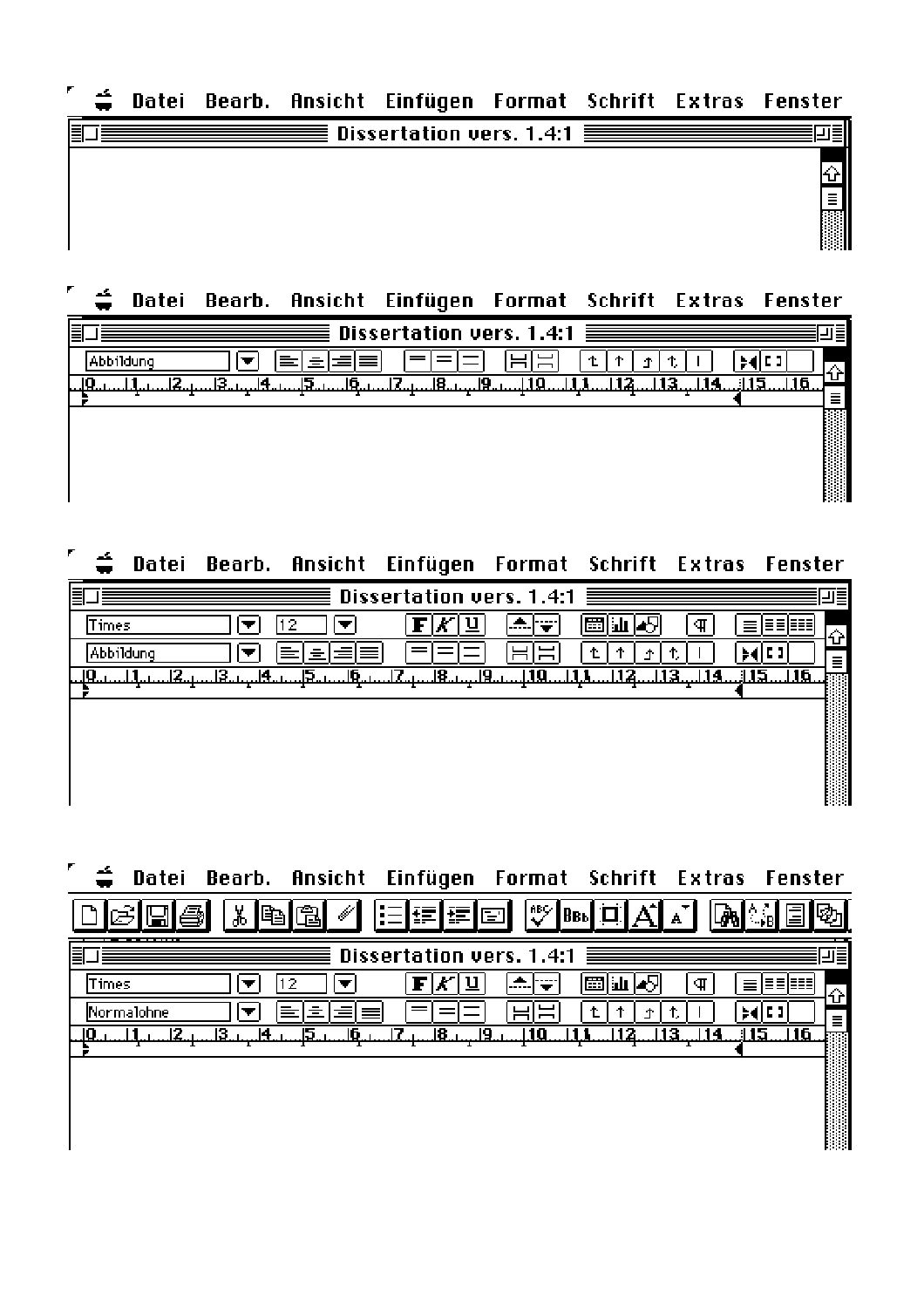

**perception space**

| é |  |                 | Ablage Bearbeiten Auffinden Format Zeichensatz Stil |  |
|---|--|-----------------|-----------------------------------------------------|--|
|   |  | Ohne Titel<br>≡ |                                                     |  |
|   |  |                 |                                                     |  |
|   |  |                 |                                                     |  |
|   |  |                 |                                                     |  |
|   |  |                 |                                                     |  |
|   |  |                 |                                                     |  |
|   |  |                 |                                                     |  |
|   |  |                 |                                                     |  |
|   |  | $\bullet$       |                                                     |  |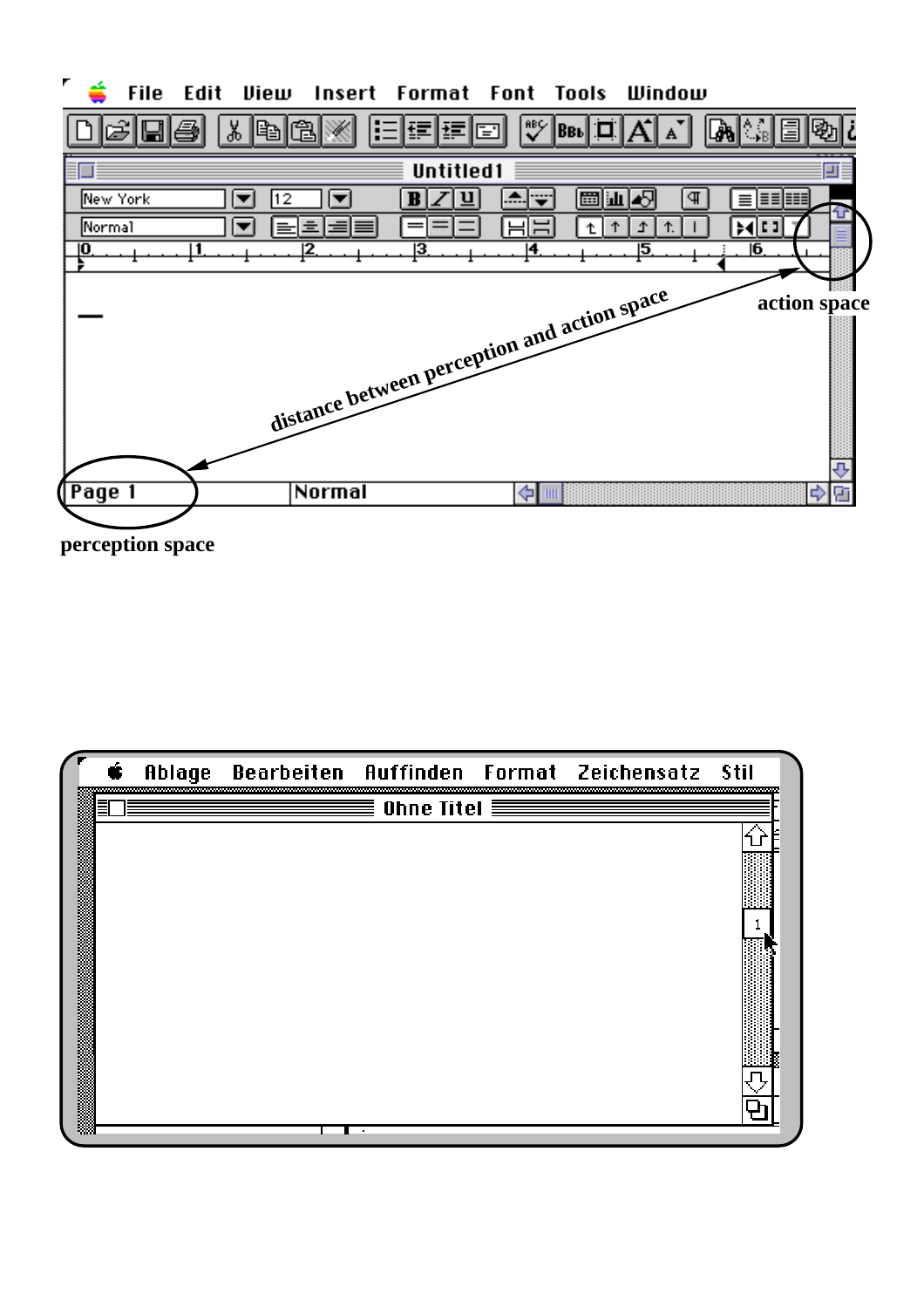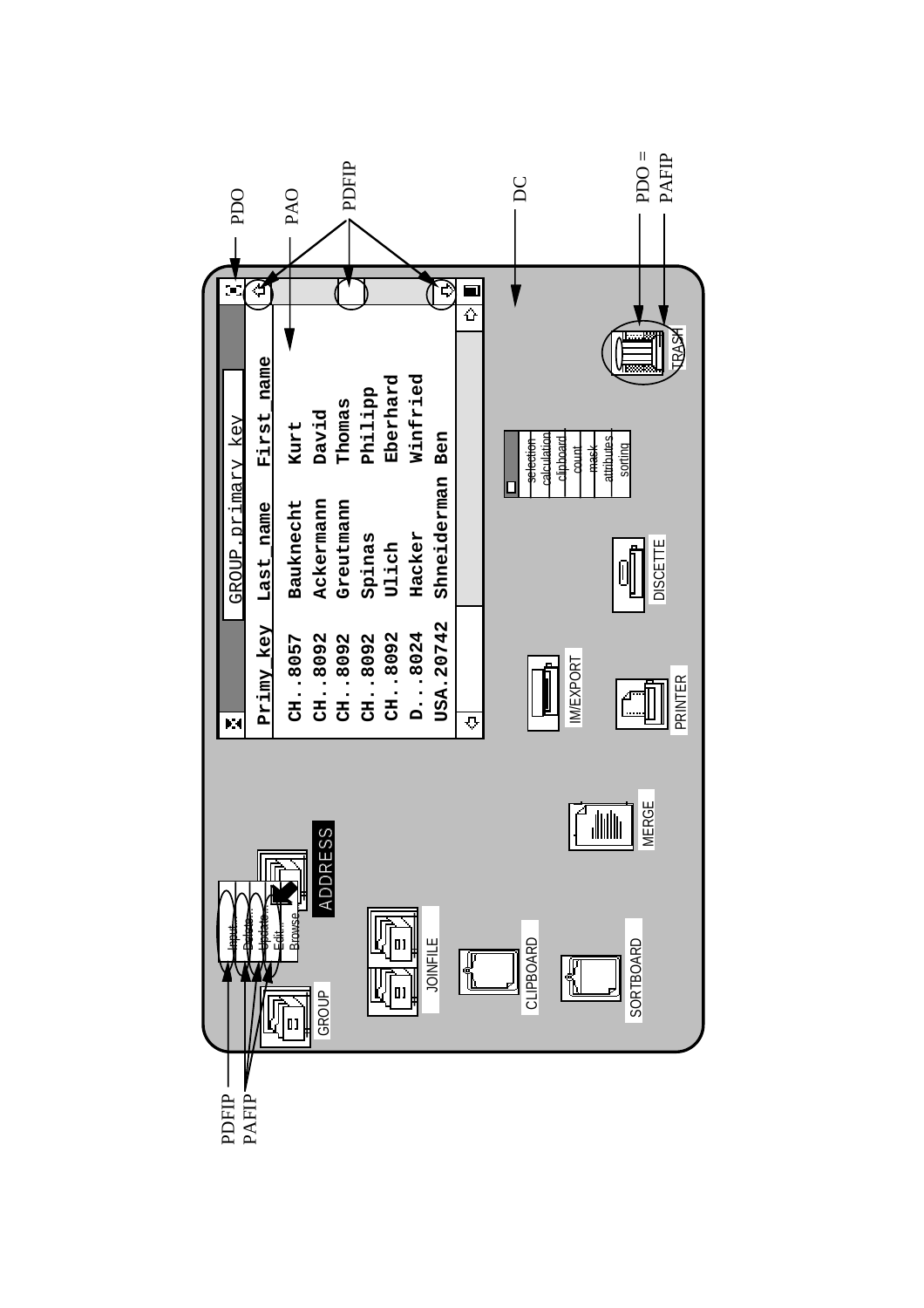### **Playing time per game**



### **Winning chance per dialog technique**

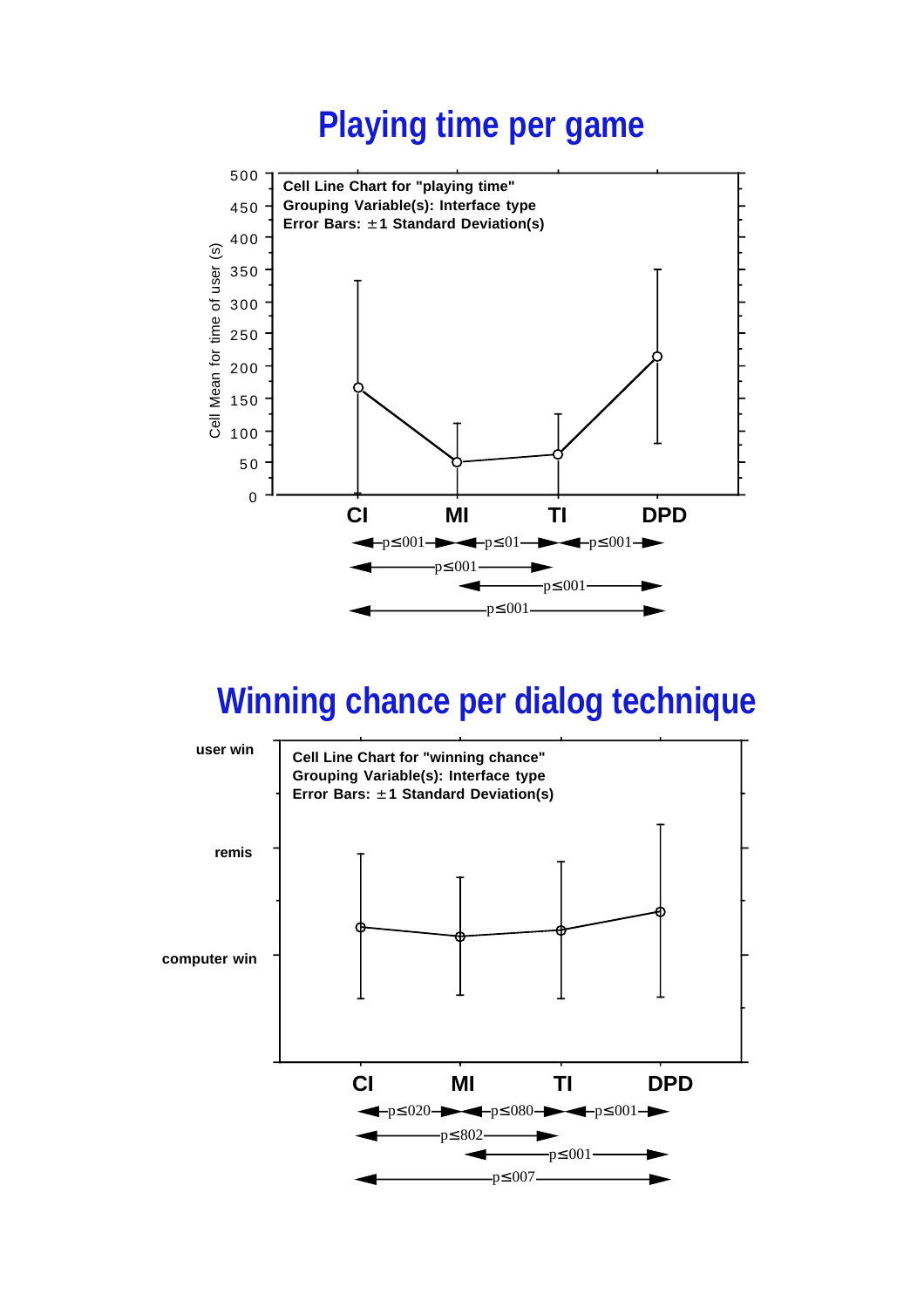# **Architecture of a Natural User Interface (NUI)**



**Wellner P, Mackay W, Gold R: Computer-Augmented Environments: Back to the Real World. (1993)**

**Fitzmaurice G, Ishii H, Buxton W: Bricks: Laying the Foundations for Graspable User Interfaces. (1995)**

**Tognazzini B: Tog on Software Design. (1996).**